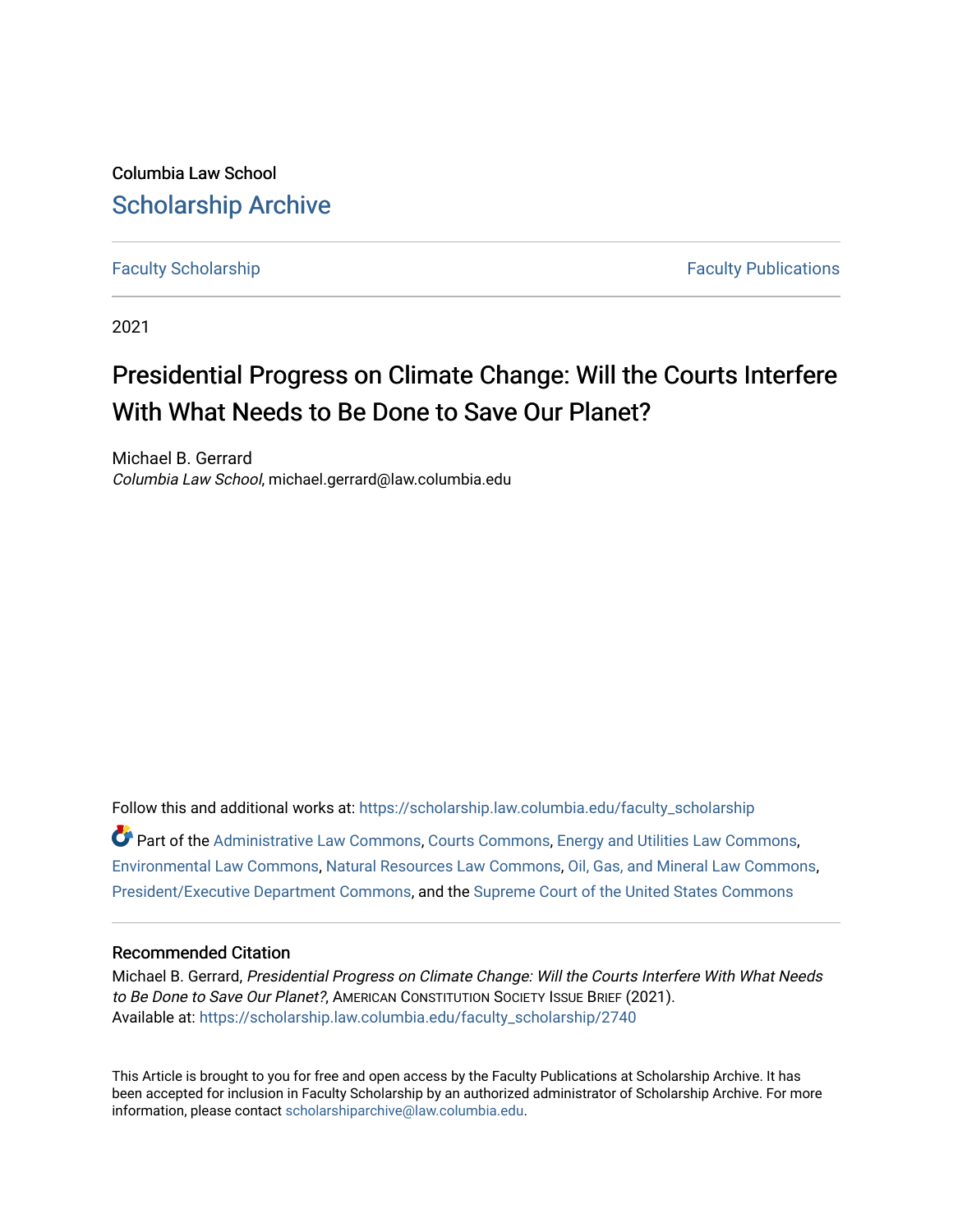

Presidential Progress On Climate Change: Will The Courts Interfere With What Needs To Be Done To Save Our Planet?

# Michael B. Gerrard

Joseph R. Biden, Jr. ran with the strongest climate change platform of any major party presidential nominee. He called for a 100% carbon-free electricity grid by 2035 and net zero greenhouse gas emissions by 2050. However, he takes office with the most conservative Supreme Court in generations, with six of the nine justices nominated by Republican presidents (including three by President Trump). Are the new president and the Supreme Court on a collision course when it comes to climate change?

None of the six conservative justices are known as passionate environmentalists, and Amy Coney Barrett caused considerable heartburn when she refused to express a view on climate change at her Supreme Court confirmation hearing, calling it a "very contentious matter of public debate." Most importantly, however, most or all of them (we're not yet sure about Justice Barrett) have some hostility to the administrative state, and to opening the courthouse doors to plaintiffs who are complaining about problems like climate change.

# I. Congressional (In)Action

As shown below, most of the legal theories that could be used to attack expected Biden administration actions on climate change stem from the current absence of comprehensive congressional legislation. Congress has not enacted significant environmental legislation since 1990, with two exceptions (discussed below). Therefore, the Environmental Protection Agency (EPA) and other agencies have needed to craft solutions to new problems from statutes that date back to the 1970s.

The two exceptions are instructive. The first is the Frank R. Lautenberg Chemical Safety for the 21st Century Act of 2016, a thorough rewrite of the Toxic Substances Control Act of

### American Constitution Society | 1899 L Street, NW, 2nd Floor | Washington, DC 20036 www.acslaw.org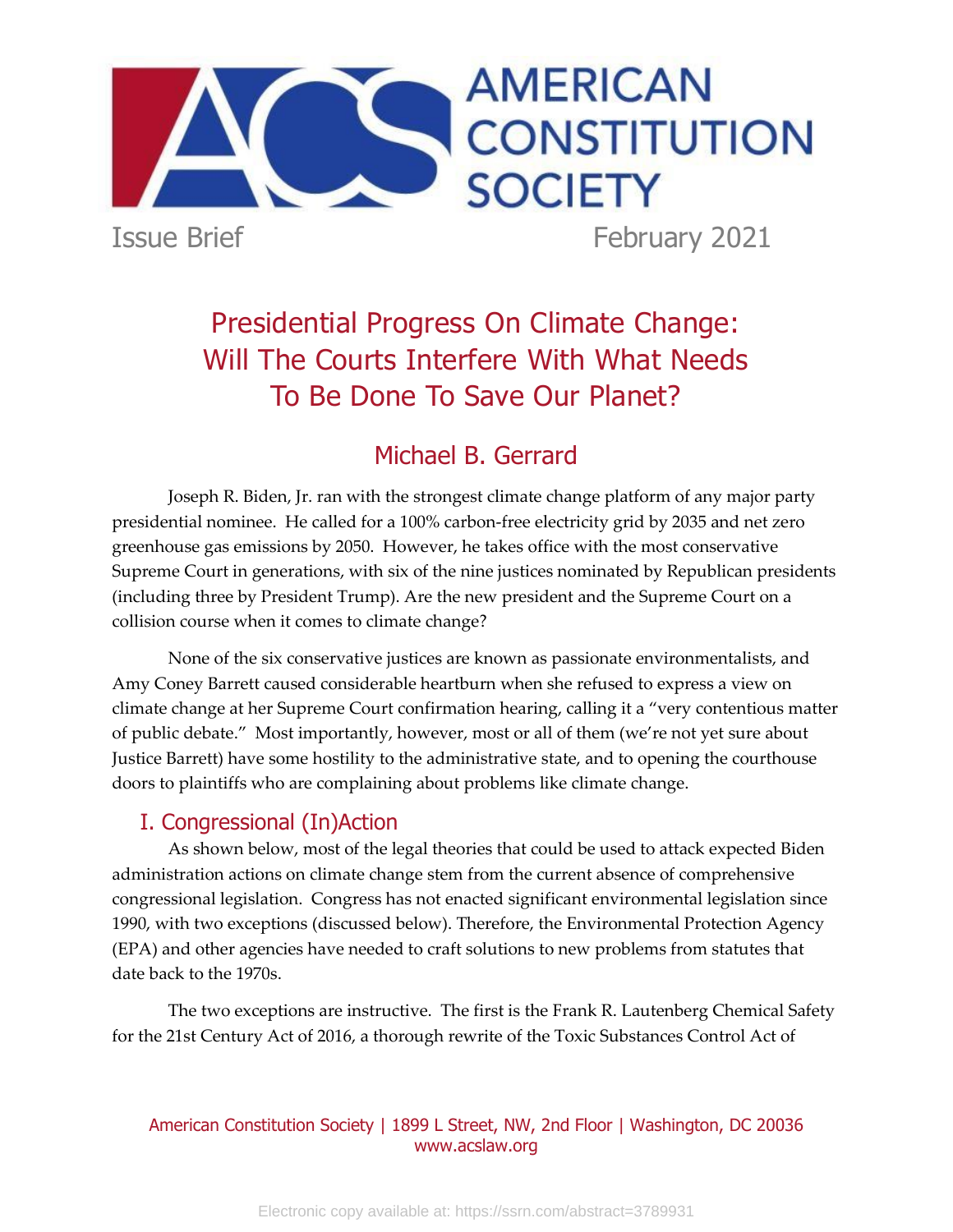1976.<sup>1</sup> It was passed with the support of not only environmental groups but also the most affected industry, chemical manufacturing, which preferred national uniformity to a patchwork of state laws. The second exception is tucked into the 5,600-page 2021 Consolidated Appropriations Act, popularly called the COVID relief bill, which President Trump reluctantly signed into law on December 27, 2020.<sup>2</sup> Lurking on pages 2759-2803 of the House print was a new law phasing out the use of hydrofluorocarbons, a powerful greenhouse gas used mostly as a refrigerant. It, too, had the support of the key affected industries (those that make refrigerants and the devices that use them, like air conditioners and freezers), which were also weary of a hodgepodge of state laws. The COVID relief bill also provides help for renewable energy, carbon dioxide removal, and other climate-friendly actions. It is the most important climate change law ever passed by Congress (though that in itself is not saying much).

The fact that such provisions could be passed in Mitch McConnell's Senate may mean that not all hope is lost for climate bills that don't gore too many oxen and have strong support from business. Of course, legislation that is up to the task of seriously fighting climate change will gore a lot of oxen and be opposed by some powerful interest groups. Such a new law is unlikely during the next two years. Although Democrats won both Georgia runoff elections on January 4, giving their party (with a tiebreaking vote by Vice President Kamala Harris) control of the Senate, there does not seem to be the necessary unanimous support in the Democratic caucus to revoke the filibuster and allow legislation to pass with fewer than 60 votes. The "reconciliation" procedure allows tax and budget legislation to pass with a simple majority, so in theory, the Senate could enact bills imposing a carbon tax and revoking fossil fuel subsidies without any Republican votes, but the appetite for these, too, is uncertain. More likely may be the use of the Congressional Review Act, an oversight tool that Congress may use to overturn rules issued by federal agencies, to revoke some of the Trump administration's last-minute weakening of environmental regulations, and greater appropriations for clean energy.

If Congress does enact a strong climate law, any challenges to it will likely take a few years to work their way through the lower courts before coming to the Supreme Court. At least that is the usual course for important cases. However, in recent years, we have seen the growth of the "shadow docket," where the Supreme Court rather abruptly stays executive actions or (especially under Trump) lower court decisions blocking implementation of executive actions. The Court's shadow docket decisions are issued without oral arguments or time for amicus briefs, and often without the Court giving its reasons. That is what happened in 2016 when, by an unsigned 5-4 order, the Court stayed implementation of the Clean Power Plan, the Obama administration's signature regulation to reduce power plant emissions. The Roberts Court has

<sup>&</sup>lt;sup>1</sup> Frank R. Lautenberg Chemical Safety for the 21<sup>st</sup> Century Act, Pub. L. No. 114-182, 130 Stat. 447 (2016).

<sup>2</sup> Consolidated Appropriations Act of 2021, H.R. 133, 116th Cong. (2021).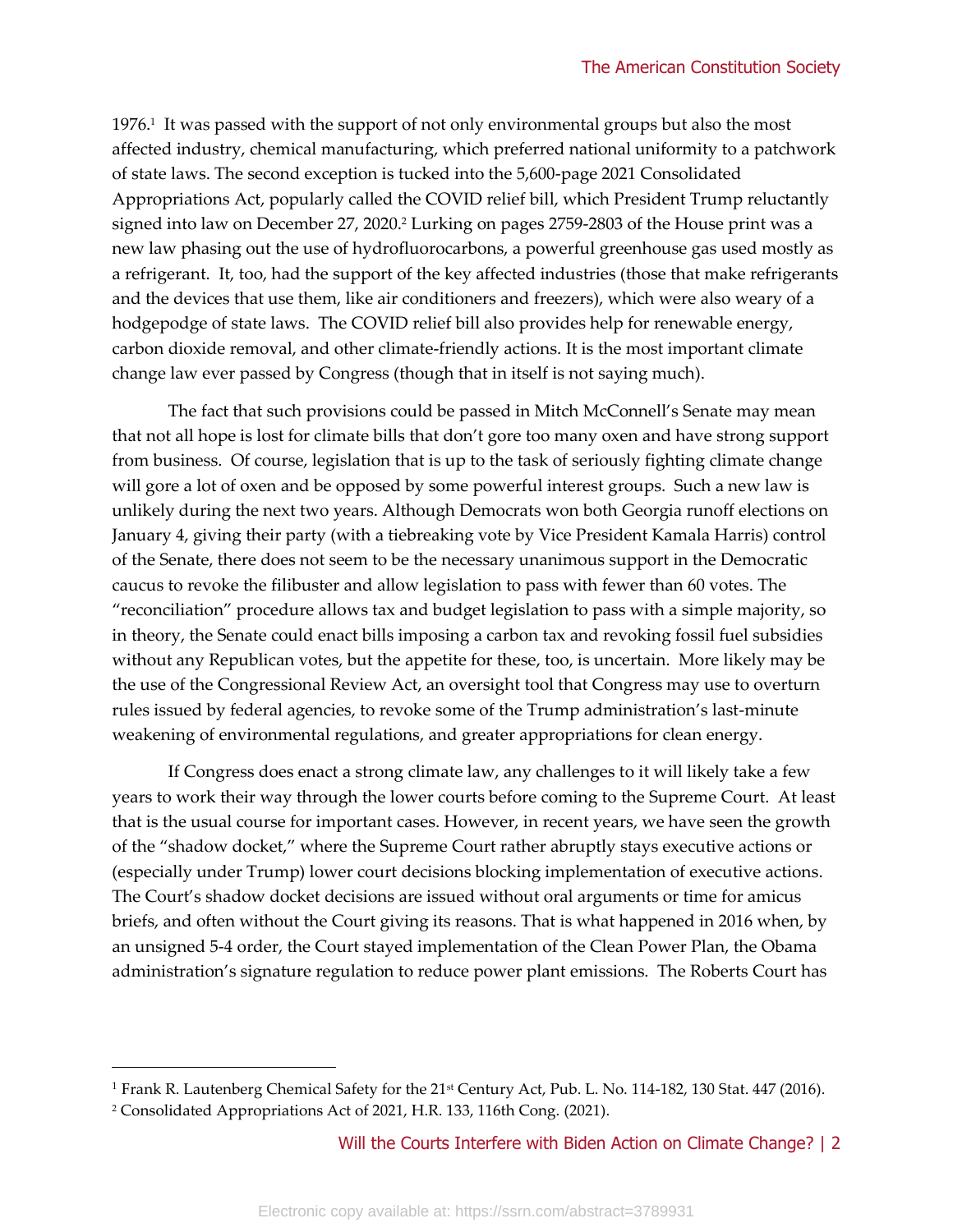lately used some version of this hasty procedure numerous times in cases concerning voting rights, immigration, and other important matters. $3$ 

# II. Dangerous Doctrines

Just about all important federal actions on climate change are challenged in court as soon as they become ripe. That happened under Presidents G.W. Bush, Obama, and Trump, and will surely continue under President Biden. These are the legal doctrines that are most likely to be used to challenge environmental actions.

# A. Administrative Law Doctrines

There are three administrative law doctrines whose applications to challenges to environmental legislation are in particular flux: the major questions doctrine, *Chevron* deference, and the nondelegation doctrine. Although each of these raises potential legal hurdles for environmental legislation, Congress can avoid the major questions and *Chevron* deference problems by enacting statutes that unambiguously authorize EPA or other agencies to take certain actions against climate change. The nondelegation doctrine is harder to get around, and if the courts use it aggressively, they could strike down any number of regulations that they deem involve improperly delegated powers. As Professor Ann Carlson and colleagues have written, "It is impossible for Congress to specify every policy detail within a law, and this expectation is particularly unrealistic for environmental laws that require scientific expertise, technological judgment, and risk assessment, all of which change over time based on new developments and understanding."<sup>4</sup> Despite these difficulties, climate policymakers and regulators can use certain tactics to reduce potential nondelegation and major question risks, including being as specific and unambiguous as possible; staying as close as possible to existing structures and authorities; and making them severable.

# 1. The Major Questions Doctrine

The major questions doctrine holds that agency decisions that have "vast 'economic and political significance'" are subject to heightened scrutiny, requiring clear congressional authorization before courts will defer to agency determinations.<sup>5</sup> The doctrine favors the status quo, because if the courts say that agencies may not act on a big problem without specific congressional authorization, and Congress is paralyzed (as it has been with climate change for decades), everything is frozen.

The doctrine stems in part from *Food & Drug Administration v. Brown & Williamson*, in which the Court held that the FDA cannot regulate tobacco products because Congress has not explicitly authorized it to do so, even though smoking is the nation's leading cause of

<sup>3</sup> David Gans, *[The Roberts Court, The Shadow Docket, and the Unraveling of Voting Rights Remedies](https://www.acslaw.org/issue_brief/briefs-landing/the-roberts-court-the-shadow-docket-and-the-unraveling-of-voting-rights-remedies/)*, ACS ISSUE BRIEF (Oct. 2020); Stephen I. Vladeck, *[The Solicitor General and the Shadow Docket](https://harvardlawreview.org/2019/11/the-solicitor-general-and-the-shadow-docket/)*, 133 HARV. L. REV. 123 (2019).

<sup>4</sup> Ann Carlson et al., *[Climate Policymaking in the Shadow of the Supreme Court](https://legal-planet.org/2020/10/27/climate-policymaking-in-the-shadow-of-the-supreme-court/)*, LEGAL PLANET, (Oct. 27, 2020). <sup>5</sup> [Util. Air Regulatory Grp. v. EPA,](https://supreme.justia.com/cases/federal/us/573/302/) 573 U.S. 302, 324 (2014).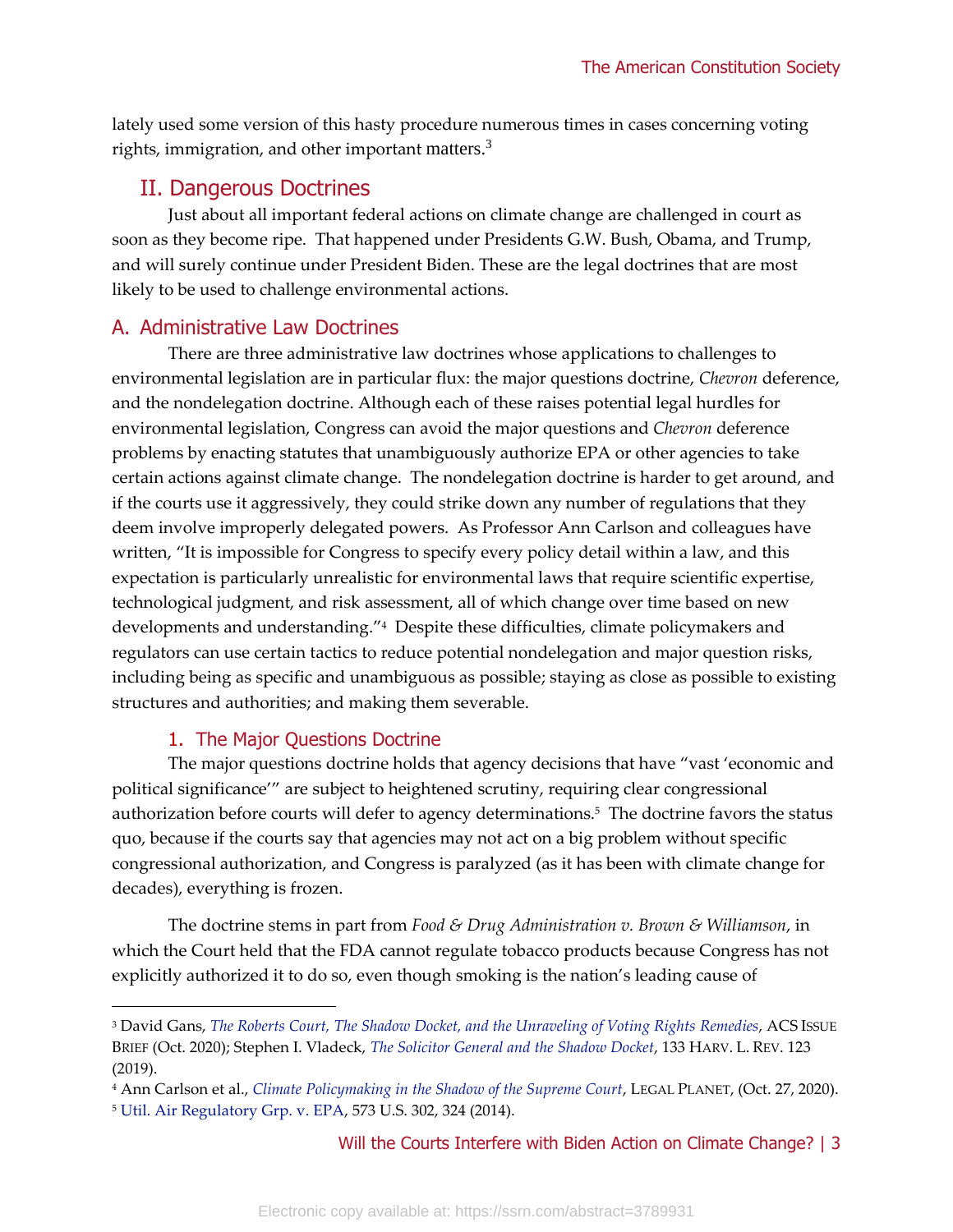premature death (at least until COVID-19).<sup>6</sup> It has subsequently been relied upon in a number of environmental law cases, including a 2014 opinion written by Justice Antonin Scalia where the Court applied the doctrine to find that EPA may not apply certain restrictions on greenhouse gas emissions to stationary sources that were not already regulated under the Clean Air Act.<sup>7</sup> In an earlier Clean Air Act case, Justice Scalia wrote that "Congress … does not alter the fundamental details of a regulatory scheme in vague terms or ancillary provisions—it does not, one might say, hide elephants in mouseholes."<sup>8</sup>

The major questions doctrine may have been narrowed in a 2020 decision in an entirely different area of law. In *Bostock v. Clayton County,* the Supreme Court held that Title VII of the Civil Rights Act bars employers from firing workers because of their LGBTQ status.<sup>9</sup> The statute prohibits "discrimination … because of … sex." Justice Neil Gorsuch's opinion for the 6- 3 majority stated, "We can't deny that today's holding … is an elephant. But where's the mousehole? Title VII's prohibition of sex discrimination in employment … is written in starkly broad terms…. Congress's key drafting choices … virtually guaranteed that unexpected applications would emerge over time. This elephant has never hidden in a mousehole; it has been standing before us all along."

This same reasoning can be applied to the Clean Air Act and greenhouse gases. The statute defines "air pollutant" in starkly broad terms.<sup>10</sup> Moreover, it establishes a procedure to regulate additional air pollutants based on "the latest scientific knowledge,"<sup>11</sup> and it includes "effects on … climate" in the list of adverse impacts to be considered.<sup>12</sup> As Professor Richard Revesz recently demonstrated, the legislative materials surrounding the passage of the Clean Air Act of 1970 are replete with references to climate change.<sup>13</sup> In short, the elephant of climate change has been standing in the Clean Air Act for fifty years. There should be no question that the Clean Air Act applies to the principal cause of anthropogenic climate change, greenhouse gas emissions.

<sup>6</sup> [Food & Drug Admin. v. Brown & Williamson Tobacco Corp.](https://supreme.justia.com/cases/federal/us/529/120/) , 529 U.S. 120 (2000).

<sup>7</sup> *Util. Air Regulatory Grp.*, 573 U.S. at 324 (2014). The G.W. Bush EPA unsuccessfully tried to use this doctrine in defending its refusal to regulate greenhouse gases in the landmark 2007 case of *Massachusetts v. EPA*.

<sup>8</sup> [Whitman v. Am. Trucking Assns.,](https://supreme.justia.com/cases/federal/us/531/457/) 531 U.S. 457, 468 (2001).

<sup>9</sup> [Bostock v. Clayton Cty., Georgia,](https://www.law.cornell.edu/supct/pdf/17-1618.pdf) 140 S. Ct. 1731 (2020).

<sup>10</sup> 42 U.S.C. §7602(g).

<sup>11</sup> 42 U.S.C. §7408(a)(2).

<sup>12</sup> 42 U.S.C. §7602(h).

<sup>13</sup> Richard L. Revesz, *[Bostock and the End of the Climate Change Double Standard](https://policyintegrity.org/files/publications/Bostock_and_the_End_of_the_Climate_Double_Standard.pdf)*, COLUM. J. ENVTL. L. (2021 forthcoming).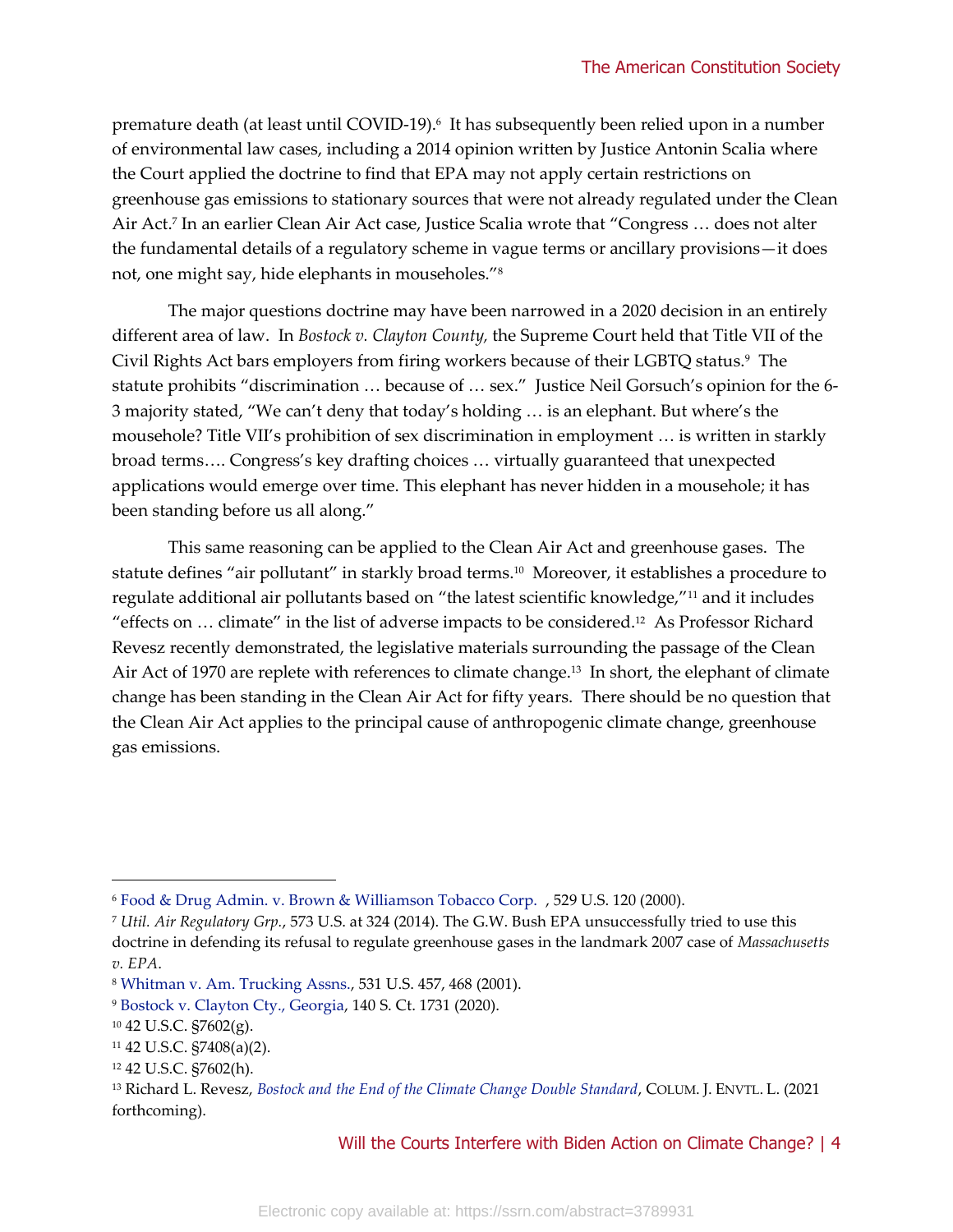# 2. Chevron Deference

The *Chevron* doctrine is an administrative law principle under which courts defer to an implementing agency's reasonable interpretation of an ambiguous or unclear statute. 14 This deference is helpful to an agency that is trying to act in an area, such as climate change, where the details of its authority or the procedures it must follow are unclear. For example, it may be clear that the Clean Air Act authorizes EPA to regulate greenhouse gases, but it may not be clear exactly what types or sizes of stationary sources it may regulate for these pollutants.

For decades, conservative scholars have argued that *Chevron* deference gives too much discretion to agencies and offends (among other things) the appropriate separation of powers among the branches of government. It now appears possible that at least five votes may be found on the current Supreme Court to narrow *Chevron* deference.<sup>15</sup> If that happens, it could be harder for agencies to use existing statutes to tackle climate change because, without new congressional legislation, they could be limited to the explicit applications that existed when the statutes were passed in the 1970s.

# 3. Nondelegation Doctrine

The nondelegation doctrine has the thinnest basis in precedent but may pose the greatest danger to climate actions by the Biden administration. Derived from the clause in Article I Section 1 of the Constitution that vests all legislative power in Congress, the nondelegation doctrine, its proponents claim, bars Congress from delegating its legislative powers to administrative agencies. The Supreme Court has used this doctrine to strike down regulations only twice; both were in 1935 concerning New Deal rules.<sup>16</sup> For the next 84 years, the doctrine had little traction in the Supreme Court. But in 2019 the Court decided *Gundy v. United States*, a challenge to use of the Sex Offender Registration and Notification Act (SORNA).<sup>17</sup> Before SORNA was enacted, Herman Gundy was convicted of sexually assaulting a minor in Maryland. He later moved to New York but failed to register there as a sex offender, as rules under SORNA then required. He was convicted of not registering. Gundy argued that Congress unconstitutionally delegated legislative power when it authorized the Attorney General to issue rules for who had to register under SORNA. The majority opinion by Justice Kagan rejected this claim, but Justice Gorsuch wrote a dissent, joined by Chief Justice John Roberts and Justice Clarence Thomas. Justice Samuel Alito did not join the dissent, but said he

<sup>14</sup> [Chevron U.S.A. Inc. v. Natural Resources Defense Council,](https://supreme.justia.com/cases/federal/us/467/837/) 467 U.S. 837 (1984). Use of the major questions doctrine to limit agency authority can be seen as an exception to *Chevron* deference.

<sup>15</sup> *See* Kristen E. Hickman & Aaron L. Nielson*, Narrowing* Chevron's *Domain*, 70 DUKE L.J. 931 (2021); James Goodwin, *[Will Confirming Judge Barrett be the Death of Chevron Deference?](https://blog.ucsusa.org/guest-commentary/will-confirming-judge-barrett-be-the-death-of-chevron-deference)*, UNION OF CONCERNED SCIENTISTS (Oct. 15, 2020). .

<sup>16</sup> [Schechter Poultry v. United States,](https://supreme.justia.com/cases/federal/us/295/495/#tab-opinion-1934742) 295 U.S. 495 (1935); [Panama Refining Co. v. Ryan,](https://supreme.justia.com/cases/federal/us/293/388/) 293 U.S. 388 (1935).

<sup>17</sup> [Gundy v. United States,](https://casetext.com/case/gundy-v-united-states-3) 139 S. Ct. 2116 (2019).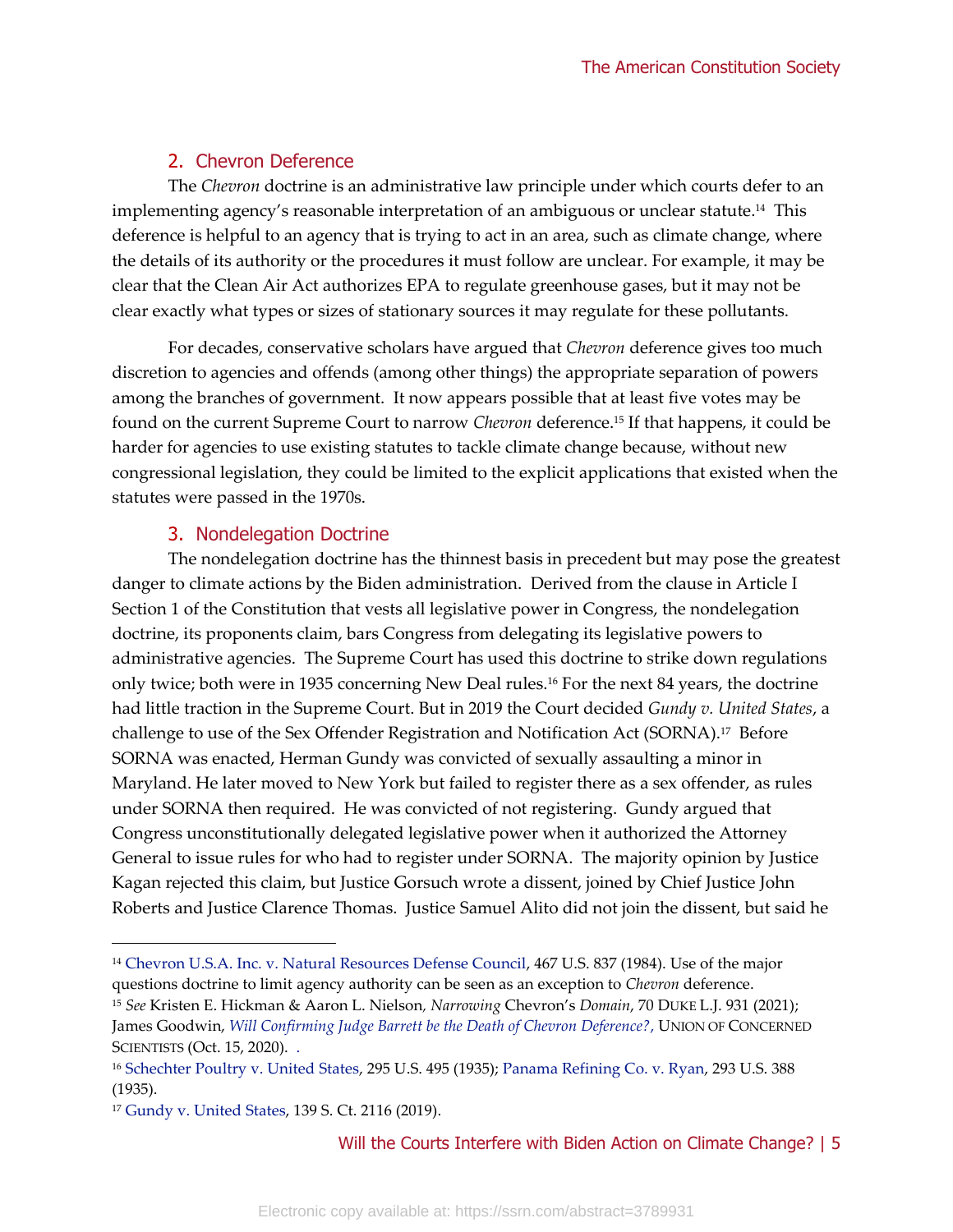was willing to reconsider the issue in an appropriate case. Although Justice Brett Kavanaugh was not on the Court when the case was argued, he later indicated in a statement denying certiorari in a similar case that he was favorably disposed to Justice Gorsuch's view.<sup>18</sup>

Although we do not know Justice Barrett's views on this issue, we now have at least five justices who seem inclined to deploy the nondelegation doctrine against a statute that they believe leaves too many important decisions to an agency.

#### B. Other Constitutional Law Doctrines

#### 1. Standing

The standing doctrine, derived primarily from the Constitution's requirement that the federal courts may adjudicate only "cases or controversies," limits who can sue. In recent years the Supreme Court has set forth three constitutional requirements that a plaintiff must meet to establish standing: (1) the challenged action will cause plaintiff some actual or threatened injury-in-fact; (2) the injury is fairly traceable to the challenged action; and (3) the injury is redressable by judicial action.<sup>19</sup> In 2007, the Supreme Court held in *Massachusetts v. EPA* that the state of Massachusetts had standing to challenge EPA's refusal to regulate greenhouse gases from motor vehicles. In particular, the Court found that Massachusetts had satisfied the third standing requirement – that the injury is redressable by judicial action. Although no one court decision can solve the global problem of climate change, the Court found that states receive "special solicitude" in a standing analysis to protect their own citizens. In the years since *Massachusetts*, states have been among the named plaintiffs in many of the suits challenging government action, or inaction, on climate change.

*Massachusetts* was a 5-4 decision. Three of the dissenters are still on the bench – Chief Justice Roberts and Justices Thomas and Alito. The fourth, Justice Scalia, has been replaced by Justice Gorsuch. Of the five in the majority that ruled for the plaintiffs, Justice Kennedy has been replaced by Justice Kavanaugh, and Justice Ruth Bader Ginsburg has been replaced by Justice Barrett (who clerked for Justice Scalia and who while on the U.S. Court of Appeals for the Seventh Circuit wrote a decision denying standing to an environmental group challenging construction in a park<sup>20</sup>). Thus, there are now only three members of the Court who one could confidently say would reaffirm *Massachusetts*' standing holding – Justices Stephen Breyer, Sonia

<sup>&</sup>lt;sup>18</sup> [United States v. Paul,](https://caselaw.findlaw.com/us-6th-circuit/1882397.html) No. 17-5329 (6<sup>th</sup> Cir. 2017), *cert. denied* 589 U.S. \_\_\_ (2019) (J. Kavanaugh, concurring in denial of certiorari).

<sup>&</sup>lt;sup>19</sup> ROBERT V. PERCIVAL ET AL., ENVIRONMENTAL REGULATION: LAW, SCIENCE AND POLICY 1156 (8<sup>th</sup> ed. 2018). A fourth requirement, that the injury is to an interest within the zone of interests to be protected by the statute alleged to have been violated, is prudential and thus could be overturned by Congress. <sup>20</sup> [Protect Our Parks, Inc. v. Chicago Park Dist.,](https://law.justia.com/cases/federal/appellate-courts/ca7/19-3333/19-3333-2020-08-21.html) No. 19-3333 (7<sup>th</sup> Cir. 2020).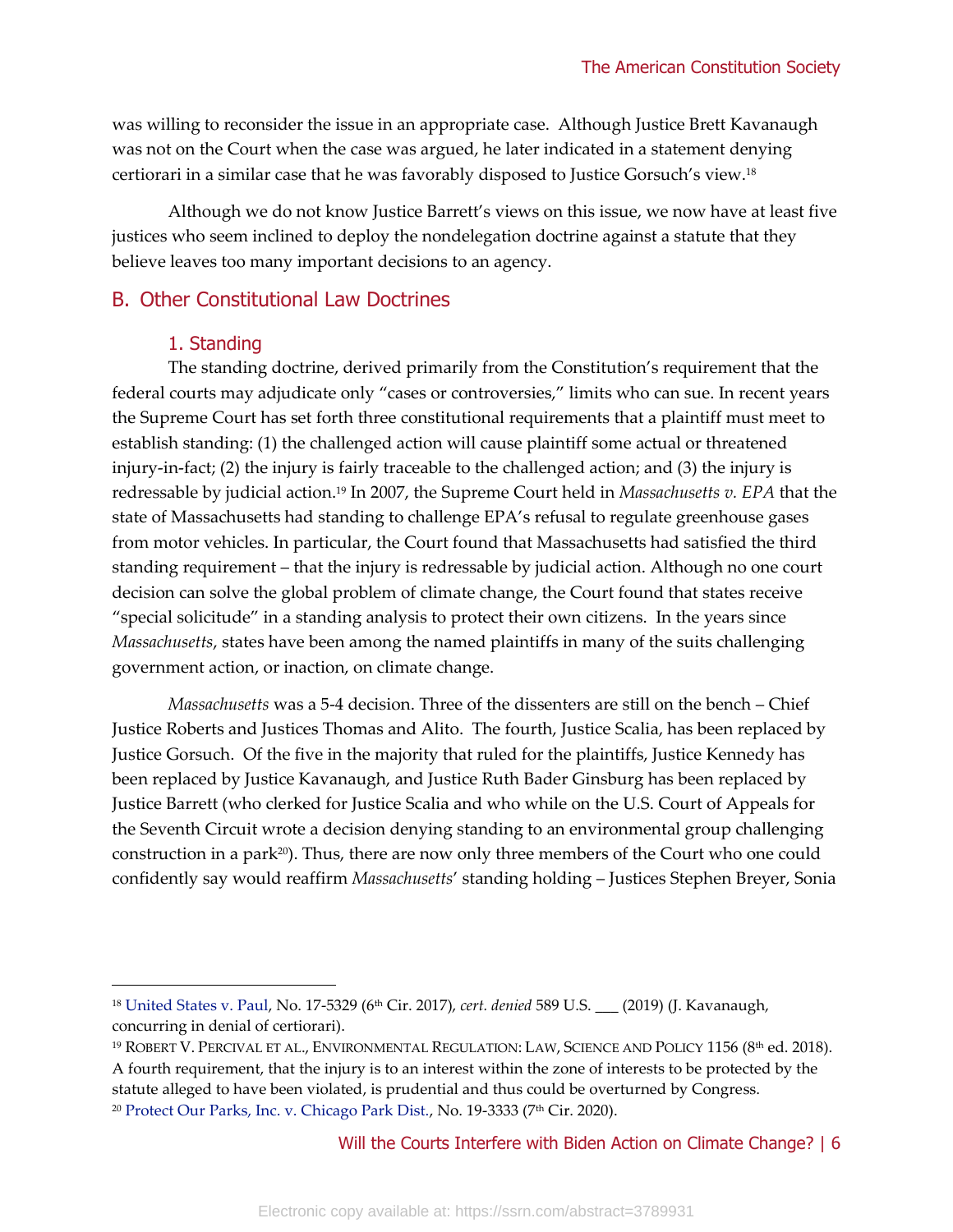Sotomayor and Elena Kagan. This has made many commentators believe that the current Court might overturn or dial back the standing portion of the *Massachusetts* decision.<sup>21</sup>

The standing doctrine is asymmetric in the climate context. Environmental plaintiffs may have trouble establishing redressability, and sometimes it is difficult for them to show that their injury is caused by climate change and, in particular, by the specific action they are challenging. On the other hand, industry plaintiffs can readily show that the regulation they are fighting will hurt them economically, and that if the regulation goes away, so will their pain.<sup>22</sup> In short, industry can usually sue; environmentalists often cannot.

If the standing of environmental plaintiffs is restricted, that would not impede the Biden administration from acting on climate change. However, it could greatly impair the ability of citizens and perhaps even states to challenge climate actions by this or a subsequent administration that they feel are too weak. Even if Congress passes a strong climate law, a later President who wants to disregard it might be able to do so without fear of judicial interference if no one has standing to sue.

#### 2. The Commerce Clause

The Constitution's Commerce Clause, which authorizes Congress to regulate activity substantially affecting interstate commerce, is the basis for most environmental statutes. Beginning with the New Deal, the Clause has been upheld as the source of congressional authority to enact the Fair Labor Standards Act, the Civil Rights Act, the Controlled Substances Act, and much more. As Professor Patrick Parenteau has written, "[l]imiting Congress's Commerce Clause power is a high priority for conservative groups like the Federalist Society, Cato Institute and the Chamber of Commerce" because a diminished Commerce Clause means more limited government and, thus, less regulation of industry.<sup>23</sup>

Justice Barrett has previously taken a narrow view of the Commerce Clause. When she was a professor at Notre Dame Law School, she wrote a law review article arguing that the Affordable Care Act is an unconstitutional exercise of Congress's authority under the Commerce Clause.<sup>24</sup> Some of the other conservative justices have skirted the issue of whether some environmental laws exceed this authority.<sup>25</sup>

<sup>&</sup>lt;sup>21</sup> There is some worry, but less so, that the Court will overturn the portions of the decision that found that the Clean Air Act obligates EPA to regulate greenhouse gases if it finds that they endanger public health and welfare.

<sup>22</sup> *See* Lisa Heinzerling, *[The Rule of Five Guys](https://privpapers.ssrn.com/sol3/papers.cfm?abstract_id=3679954)*, 119 U. MICH. L. REV. (forthcoming 2021).

<sup>23</sup> Patrick Parenteau, *[The Trump Court and the Erosion of Environmental Law](https://thehill.com/opinion/energy-environment/523839-the-trump-court-and-the-erosion-of-environmental-law)*, HILL, November 1, 2020. Commerce Clause arguments are often raised against *state* environmental laws that arguably regulate extraterritorially or burden interstate commerce, but that is beyond the scope of this paper.

<sup>24</sup> Amy Coney Barrett, *[Countering the Majoritarian Difficulty](https://scholarship.law.umn.edu/cgi/viewcontent.cgi?article=1003&context=concomm)*, 32 CONST. COMMENT. 61 (2017).

<sup>25</sup> *See* [Solid Waste Agency of N. Cook Cty. v. U.S. Army Corps of Eng'rs.](https://supreme.justia.com/cases/federal/us/531/159/), 531 U.S. 159 (2001).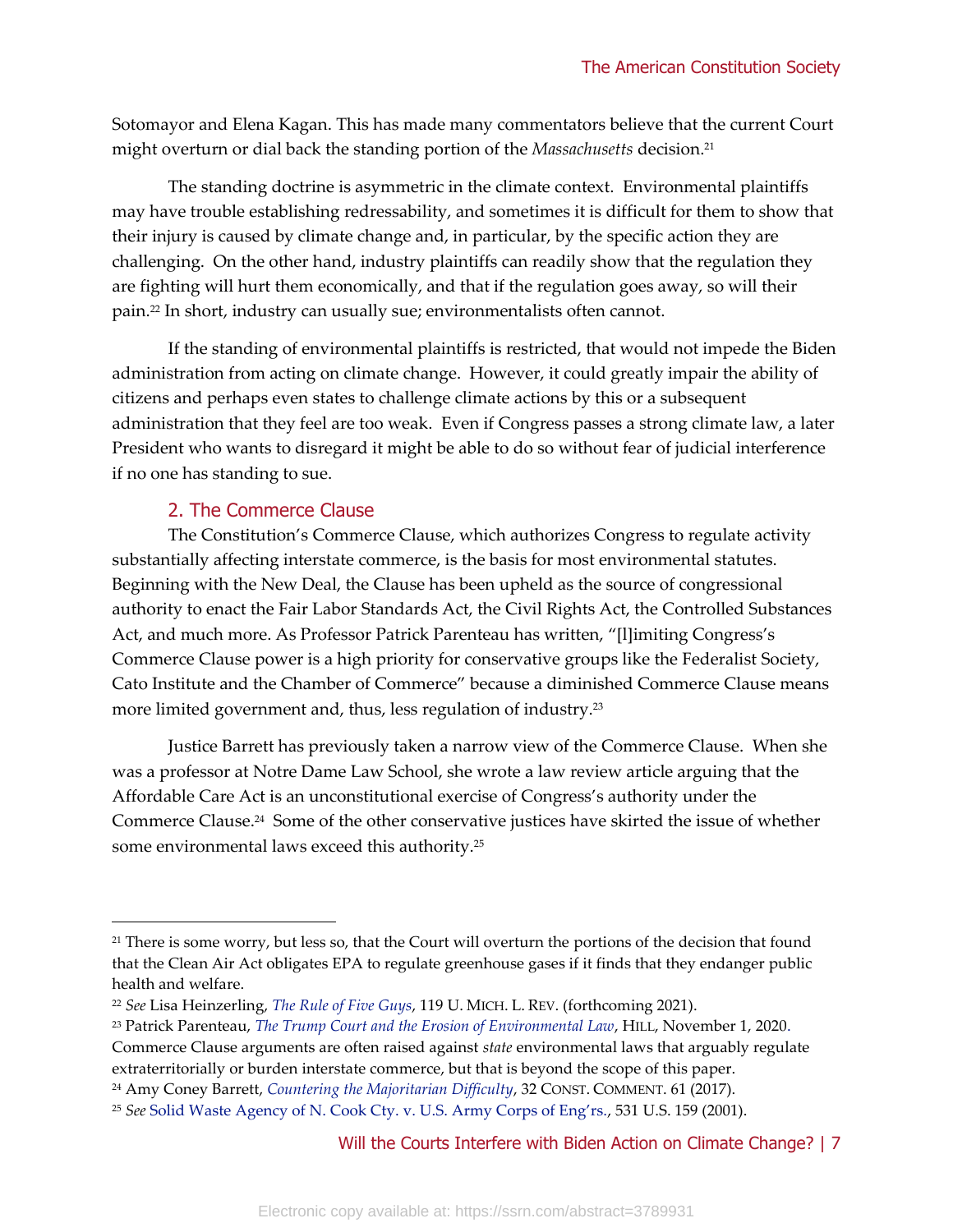Federal climate change regulation does not seem especially vulnerable to a Commerce Clause challenge, as climate change is such an intrinsically interstate (indeed, international) problem, and greenhouse gases cross state and national borders. Other areas of environmental law are potentially more susceptible to this argument, such as the issue of whether isolated waters can be regulated under the Clean Water Act<sup>26</sup>, and whether species that never cross state lines and are not in commerce can be protected under the Endangered Species Act.

# III. Application of Doctrines to Climate Regulation

The Trump administration systematically worked to rescind the climate and other regulations adopted by the Obama administration. Many of their efforts have been struck down in court, mostly for procedural irregularities, but some have eventually succeeded. 27 These repeal efforts have been tracked by Columbia Law School's Sabin Center for Climate Change Law, Harvard Law School's Environmental & Energy Law Program, and most recently the University of California, Berkeley Law School's Center for Law, Energy & the Environment, and the litigation challenging these repeals has been tracked by the Sabin Center and by New York University's Institute for Policy Integrity. Reversing these rollbacks is high on the agenda of the Biden administration, and several academic centers and advocacy organizations have laid out in considerable detail what can be done.<sup>28</sup> The procedural requirements for accomplishing these reversals are well established in administrative law, such as setting forth a detailed explanation of the reasons for the policy changes and backing them up with a factual record and legal justifications. Some reversals can be done with the stroke of a pen (or a few pens); others will have to go through a formal notice and comment rulemaking process. But almost nothing the Trump administration did in the environmental and energy realms is legally irrevocable (except perhaps for some long-term leases of federal land for resource extraction). The Biden administration will no doubt take care to follow the necessary procedures, and if it does, it will likely prevail against any challenges, and such cases are unlikely to be taken up by the Supreme Court.

In addition to substantive rollbacks, the Trump administration planted several administrative land mines to make it more difficult for successors to impose stronger climate

<sup>&</sup>lt;sup>26</sup> There is a longstanding controversy over the Waters of the United States rule, and in particular whether the existing definitions in the Clean Water Act apply to isolated or intermittent waters, and whether the Commerce Clause of the Constitution empowers Congress to regulate such waters. Successive administrations have adopted regulations that expand or contract the Act's coverage, and the Supreme Court has left much confusion. *See* [Rapanos v. United States,](https://supreme.justia.com/cases/federal/us/547/715/) 547 U.S. 715 (2006).

<sup>27</sup> JESSICA WENTZ & MICHAEL B. GERRARD, SABIN CTR. FOR CLIMATE CHANGE L., COLUM. L. SCH., P[ERSISTENT](http://columbiaclimatelaw.com/files/2019/06/Wentz-and-Gerrard-2019-06-Persistent-Regulations.pdf)  REGULATIONS: A DETAILED A[SSESSMENT OF THE](http://columbiaclimatelaw.com/files/2019/06/Wentz-and-Gerrard-2019-06-Persistent-Regulations.pdf) TRUMP ADMINISTRATION'S EFFORTS TO REPEAL FEDERAL CLIMATE P[ROTECTIONS](http://columbiaclimatelaw.com/files/2019/06/Wentz-and-Gerrard-2019-06-Persistent-Regulations.pdf) (2019).

<sup>28</sup> *E.g*., SABIN CTR. FOR CLIMATE CHANGE L., COLUM. L. SCH., CLIMATE R[EREGULATION IN A](https://climate.law.columbia.edu/sites/default/files/content/Climate%20Reregulation%20in%20a%20Biden%20Administration.pdf) BIDEN A[DMINISTRATION](https://climate.law.columbia.edu/sites/default/files/content/Climate%20Reregulation%20in%20a%20Biden%20Administration.pdf) (2020); BETHANY DAVIS NOLL & NATALIE JACEWICZ, N.Y.U. SCH. OF L. INST. FOR POL'Y INTEGRITY, A ROADMAP TO REGULATORY S[TRATEGY IN AN](https://policyintegrity.org/publications/detail/a-roadmap-to-regulatory-strategy-in-an-era-of-hyper-partisanship) ERA OF HYPER-PARTISANSHIP (2020); [Resetting the](https://www.environmentalprotectionnetwork.org/reset/)  [Course of EPA,](https://www.environmentalprotectionnetwork.org/reset/) ENVTL. PROT. NETWORK (Aug. 12, 2020).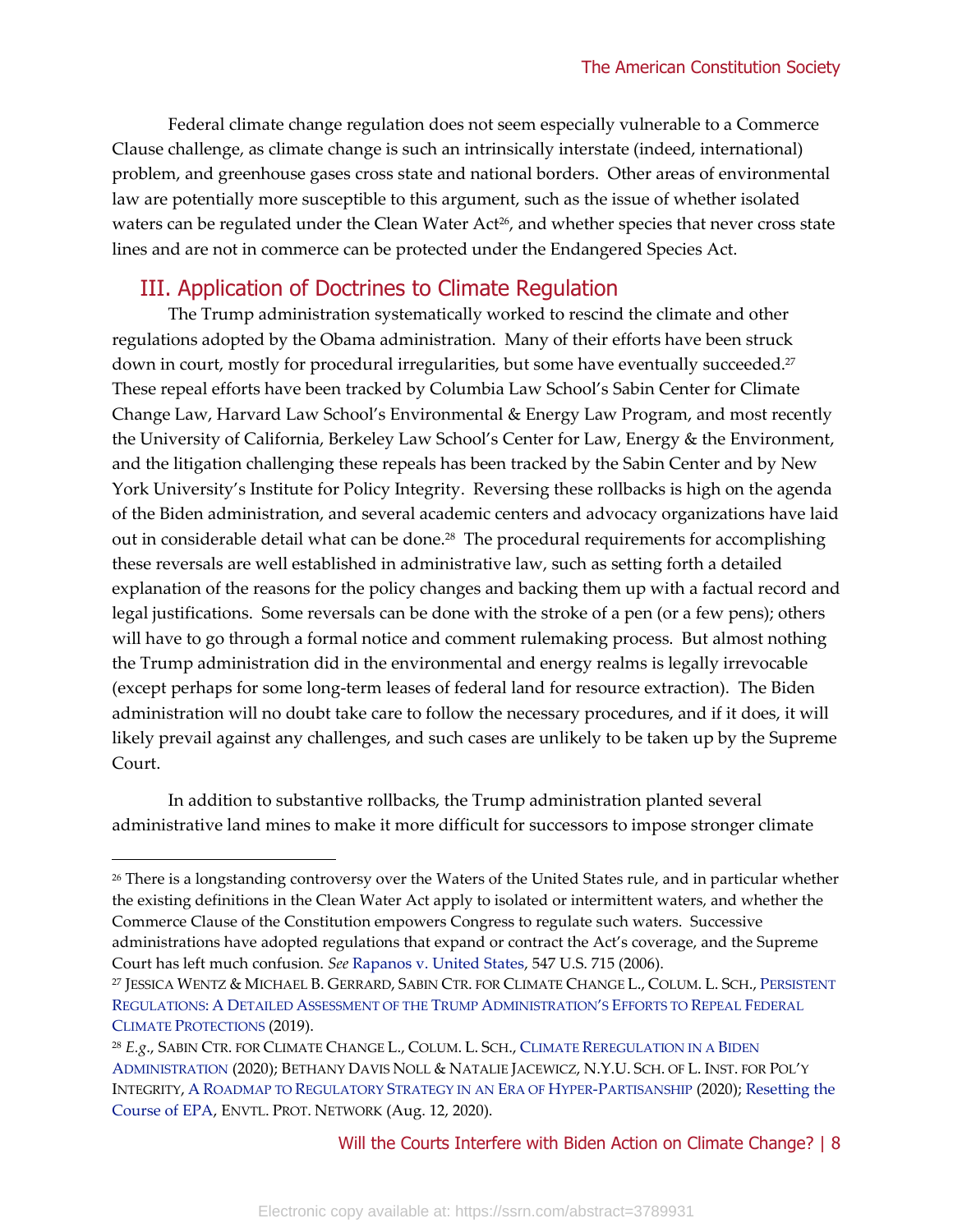regulations. These included lowering the "social cost of carbon" (the dollar estimation of the economic damage from emitting more carbon), adopting procedures that lower costs and disregard benefits, and making other mischief in the use of cost-benefit analysis; and under the guise of "transparency," barring the use of important medical evidence in setting air quality standards.<sup>29</sup> These need to be cleared away using the necessary procedures.

But it is not enough to rescind the rollbacks and defuse the land mines. That is merely the start. It would take us back to where we were in January 2017, which is a much better place than where we are now, but nowhere near the trajectory needed to achieve the clean energy and net zero emissions targets set by President Biden<sup>30</sup> – targets that scientists tell us need to be met if the U.S. is to play its part in avoiding catastrophic climate change.<sup>31</sup>

Set forth below are some of the most important things the Biden administration can do to meet the President's targets.

#### A. Motor Vehicles

Transportation has become the largest source of U.S. greenhouse gas emissions.<sup>32</sup> Of this transportation contribution, passenger cars account for 41 percent; freight trucks, 23 percent; and light-duty trucks including sport utility vehicles, pickup trucks and minivans, 17 percent.<sup>33</sup> Passenger cars and light-duty trucks tend to be regulated together, so they deserve especially close attention.

Two federal agencies regulate these vehicles, and each does so with explicit statutory authority. The first is EPA, which sets air pollution emission standards under the Clean Air Act. <sup>34</sup> Under the Supreme Court's ruling in *Massachusetts v. EPA*, EPA must include greenhouse gases as "air pollutants" if it issues a formal "endangerment finding", concluding that atmospheric concentrations of greenhouse gases threaten the public health and public welfare of current and future generations, which EPA did in 2009. For most pollutants, these standards must "reflect the greatest degree of emission reduction achievable through an application of

<sup>29</sup> *See generally,* MICHAEL A. LIVERMORE & RICHARD L. REVESZ, REVIVING RATIONALITY: SAVING COST-BENEFIT ANALYSIS FOR THE SAKE OF THE ENVIRONMENT AND OUR HEALTH (2020); Joseph Goffman & Laura Bloomer, *[Disempowering the EPA: How statutory Interpretation of the Clean Air Act Serves the Trump](https://scholarlycommons.law.case.edu/caselrev/vol70/iss4/7/)  [Administration's Deregulatory Agenda](https://scholarlycommons.law.case.edu/caselrev/vol70/iss4/7/)*, 70 CASE W. RES. L. REV. 929 (2020). *See also* Environmental Defense Fund v. EPA, No. 4:21-cv-00003-BMM (Dist. Montana, February 1, 2021) (vacating EPA's misnamed "science transparency" rule).

<sup>30</sup> JOHN LARSEN ET AL, RHODIUM GROUP, TAKING STOCK 2016: P[ROGRESS](https://rhg.com/research/taking-stock-2016-us-greenhouse-gas-emissions/) TOWARD MEETING US CLIMATE G[OALS](https://rhg.com/research/taking-stock-2016-us-greenhouse-gas-emissions/) (2016).

<sup>31</sup> *E.g.*, INTERGOVERNMENTAL PANEL ON CLIMATE CHANGE, G[LOBAL WARMING OF](https://www.ipcc.ch/sr15/) 1.5°C (2018).

<sup>32</sup> EPA, INVENTORY OF U.S. GREENHOUSE GAS E[MISSIONS AND](https://www.epa.gov/sites/production/files/2020-04/documents/us-ghg-inventory-2020-main-text.pdf) SINKS, 1990-2018, 2-25 (2020).

<sup>33</sup> *Id.* at 2-32.

<sup>34</sup> 42 U.S.C. §7521.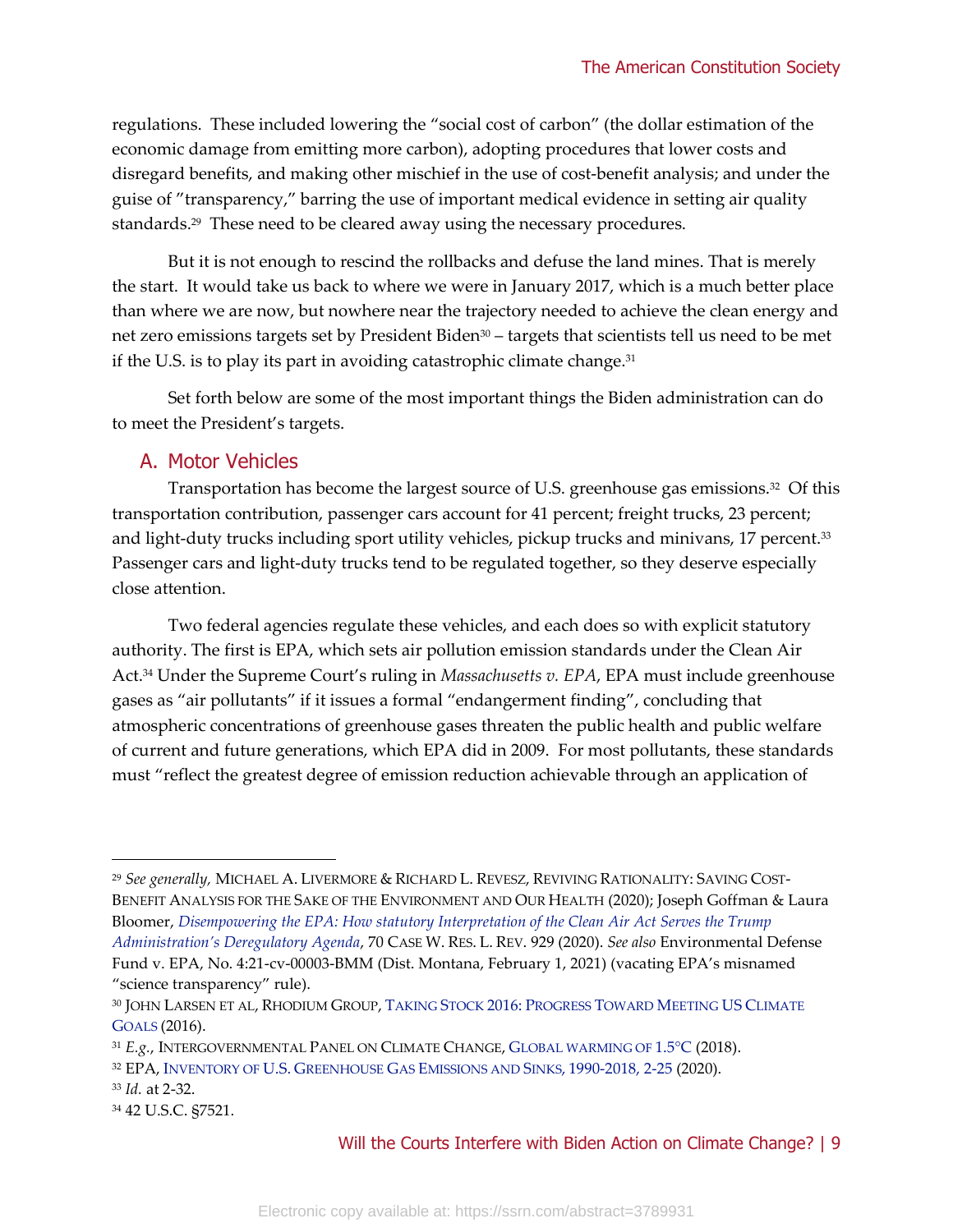technology which [EPA] determines will be available for the model year to which such standards apply, giving appropriate consideration to cost, energy, and safety factors."<sup>35</sup>

The second federal agency to regulate vehicles is the National Highway Traffic Safety Administration (NHTSA), which sets fuel economy standards under the Energy Policy and Conservation Act (EPCA). Since no one has invented a device that can filter carbon dioxide before it exits the tailpipe, the only ways to reduce carbon dioxide emissions from vehicles per mile traveled are to burn less fuel and to reduce the lifecycle carbon intensity of the fuel (such as by adding ethanol or by reducing reliance on heavy crude oil as a feedstock in refineries). By statute, emissions standards should be set by the NHTSA at "the maximum feasible average fuel economy level that the Secretary [of Transportation] decides the manufacturers can achieve in that model year."<sup>36</sup>

In addition to EPA and NHTSA, the state of California also plays a key role in regulating motor vehicles. The Clean Air Act allows California to set more stringent greenhouse gas standards if EPA provides a federal preemption waiver; other states may then adopt the California standards.<sup>37</sup> Thus, the automobile industry has three regulators – EPA, NHTSA, and California – sometimes imposing inconsistent requirements. This led to thirty years of litigation and congressional action concerning such matters as stringency, pacing, preemption, and feasible technologies. In 2010, when the automobile industry was facing a financial crisis and several of the automakers were on the brink of bankruptcy, the White House brokered an elaborate deal to bail out the industry and achieve a unified set of fuel economy and emissions standards through model year 2025 cars. These standards included dramatically more stringent greenhouse gas standards coordinated with California and a corresponding expected doubling of the fuel economy standards, subject to a "mid-term review" of the standards for model years 2022-2025, to be completed by 2018. Although automobile manufacturers agreed not to challenge the deal in court, several non-automobile trade associations did sue, largely because greenhouse gas standards for motor vehicles triggered rules for stationary sources. The D.C. Circuit consolidated and then handily dismissed the more than 100 lawsuits filed.<sup>38</sup> The Obama administration and California each accelerated the mid-term review shortly before Trump's inauguration, affirming the standards through model year 2025. The deal to eventually double fuel economy standards was the Obama administration's greatest achievement in quantifiably reducing greenhouse gas emissions.

When Donald Trump took office, he blew up the deal, immediately moving to reconsider the mid-term review, ultimately rolling back the rate of emissions reductions by

<sup>35</sup> 42 U.S.C. §7521(a)(3)(A)(i).

<sup>36</sup> 49 U.S.C. §32902(a).

<sup>37</sup> 42 U.S.C. §7543.

<sup>38</sup> Coalition for Responsible Regulation v. EPA, 684 F.3d 102 (DC. Cir. 2012), *aff'd in part, rev'd in part on other grounds*, Utility Air Regulatory Group v. EPA, 573 U.S. 302 (2014).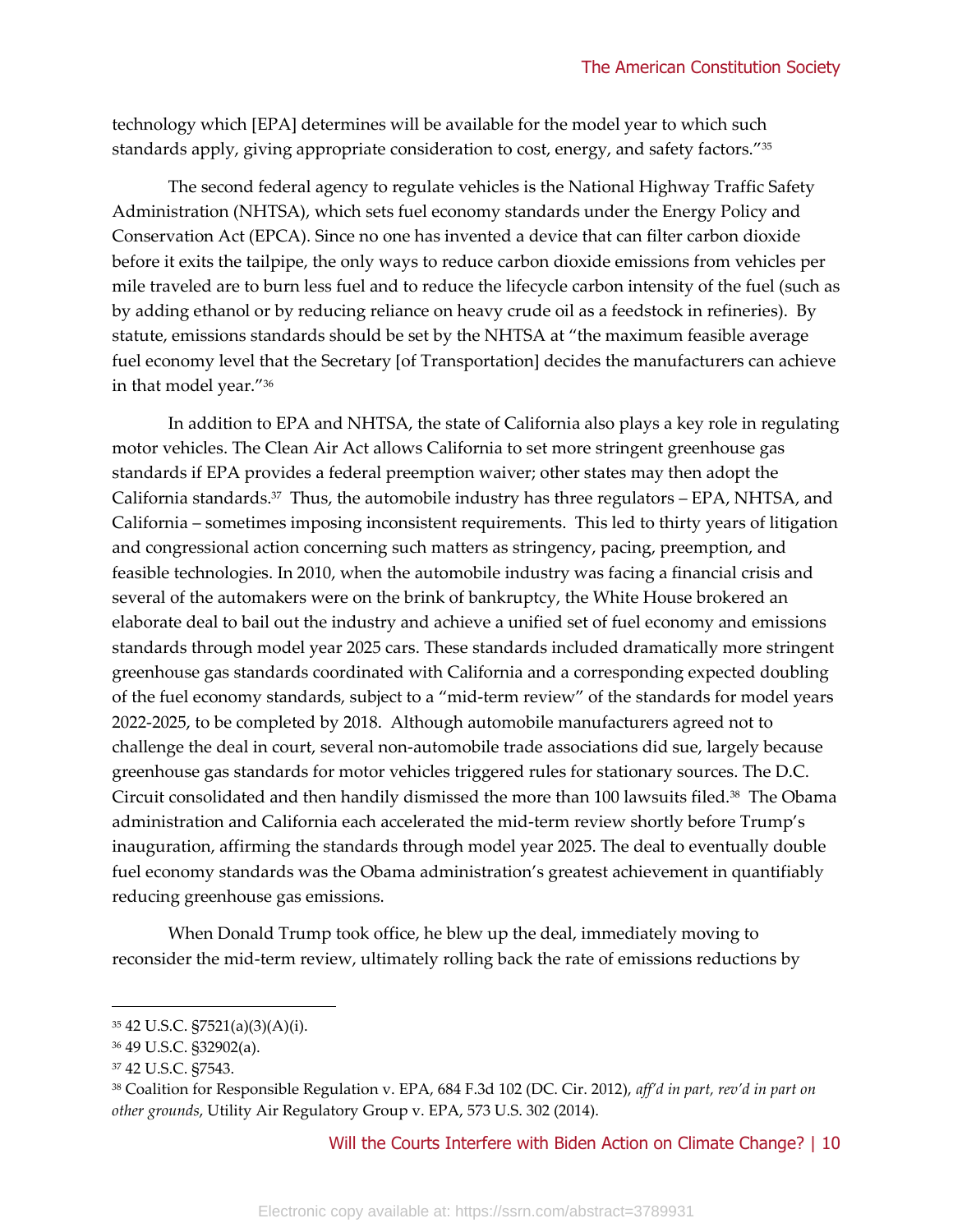about two-thirds for model years 2021 forward, revoking the California waiver, and interpreting the fuel economy law to bar all state greenhouse gas regulations. When four of the major automakers cut a side deal with California to improve their fuel economy anyway, Trump threatened to have the Department of Justice sue them for antitrust violations (though it never did). As Trump left office, several lawsuits against EPA and NHTSA over these actions were pending, brought by several states, cities, and environmental groups. An early task of the Biden administration is to try to put this all back together again. Then, it will have to go far beyond the Obama deal.

All scenarios for achieving net zero greenhouse gas emissions by 2050 involve all new cars and light trucks being zero emission vehicles. EPA and NHTSA could progressively tighten emissions standards and move the fleet increasingly toward electric vehicles. They can also act to restore California's authority to encourage this shift. Unless automakers go along with this shift, however, they can be expected to challenge the new rules as not "achievable" or "feasible" or as not meeting the various criteria set forth in the governing statutes. Moving to an all-electric system is a massively disruptive but absolutely necessary undertaking that will require a comprehensive national network of electric vehicle charging stations, a massive increase in electricity generation, and a reconfiguration of the electricity grid. It will also displace hundreds of thousands of gasoline station workers. 39 Similar legal processes will be needed for medium- and heavy-duty engines and vehicles, but unless battery technology improves considerably some may need other methods to have both zero emissions and long ranges, introducing other complications.<sup>40</sup>

Even if the automakers are amenable, many other parties have a stake in what happens and possibly divergent interests – auto dealers, parts suppliers, labor unions, fleet owners, consumers, the oil and power industries, and others. Thus, it will be essential for EPA and NHTSA to be scrupulous in building up a record showing that they appropriately considered and balanced the factors required by the relevant statutes. The degree of deference that the courts afford the agencies may help determine the outcomes, but at least here EPA and NHTSA have clear statutory authority.

# B. Coal

After motor vehicles, coal-fired power plants are the second largest source of U.S. greenhouse gas emissions.<sup>41</sup> The scenarios for achieving net zero emissions all call for the

<sup>39</sup> Amy L. Stein & Joshua P. Fershee, *Light-Duty Vehicles*, *in* LEGAL PATHWAYS TO DEEP DECARBONIZATION IN THE UNITED STATES, 353-383 (Michael B. Gerrard & John C. Dernbach, eds., 2019).

<sup>40</sup> Andrea Hudson Campbell et al., *Heavy-Duty Vehicles and Freight*, *in* LEGAL PATHWAYS *supra* note 39 at 384-423.

<sup>41</sup> EPA, INVENTORY OF U.S. GREENHOUSE GAS E[MISSIONS AND](https://www.epa.gov/sites/production/files/2020-04/documents/us-ghg-inventory-2020-main-text.pdf) SINKS, 1990-2018, ES-29 (2020).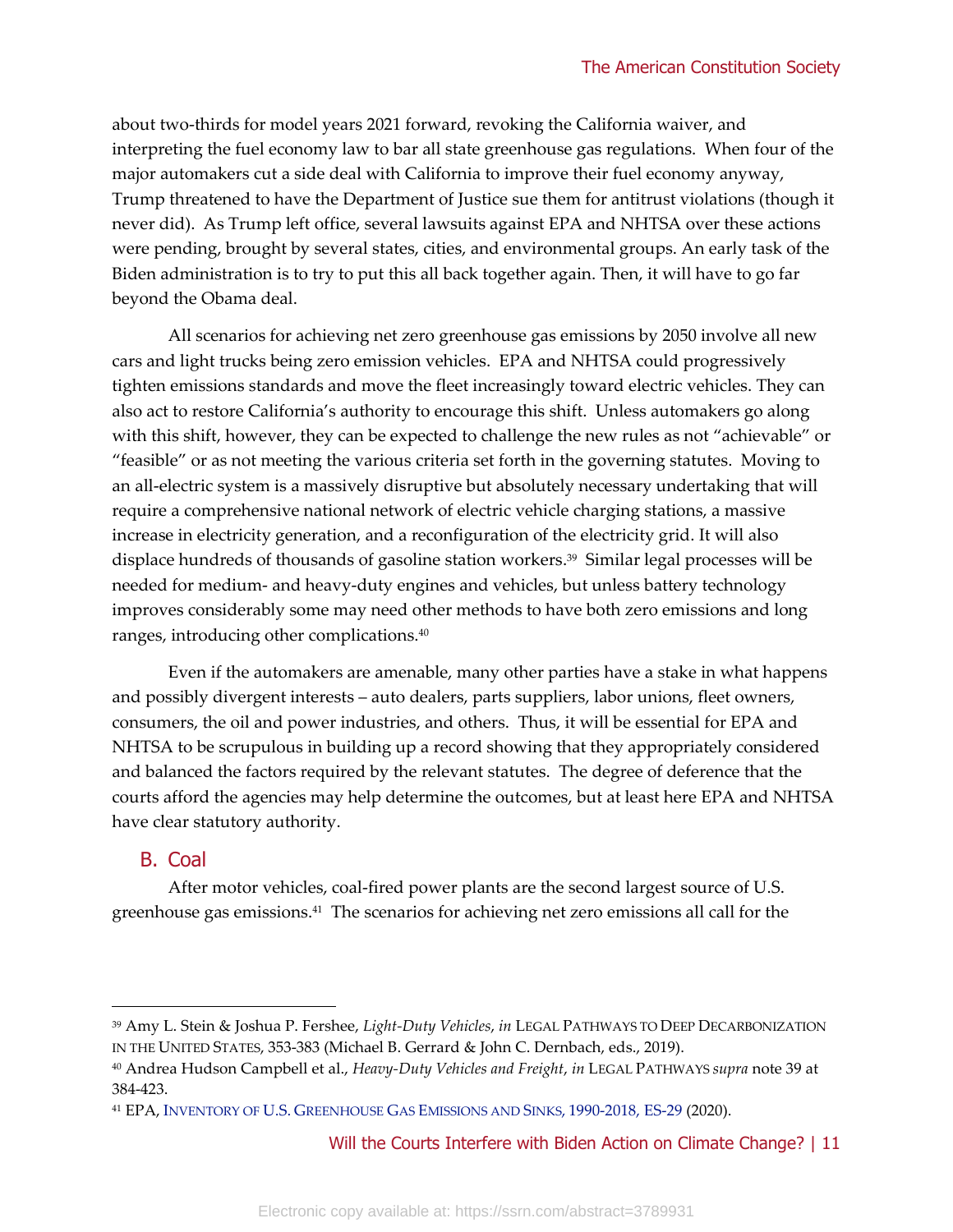elimination of the use of coal to generate electricity.<sup>42</sup> The Clean Air Act gives EPA ample authority to impose stricter regulations on new coal-fired power plants,<sup>43</sup> but existing regulations, competition from cheap natural gas and renewables, and other factors mean almost no new coal plants are being built in the United States anymore.

The big problem is the approximately 240 coal plants that still operate.<sup>44</sup> Several plants retire every year, but not at the rate necessary to meet climate goals. When the Clean Air Act was enacted in 1970, it was assumed that most of the coal plants would retire on their own soon enough. Thus, these old plants were mostly grandfathered (i.e. exempted) from the new regulations. The principal regulatory programs apply only to new or significantly modified sources of coal-fired power. <sup>45</sup> In an effort to get at these long-lived plants, EPA has used several programs under the Clean Air Act (those controlling acid rain, cross-state pollution, regional haze, hazardous pollutants like mercury, and others), the Clean Water Act (for thermal discharges), and the Resource Conservation and Recovery Act (for coal ash impoundments), but many coal plants still spew out air pollution.<sup>46</sup>

In 2011, the Supreme Court rejected an effort by several states to enjoin greenhouse gas emissions from coal plants as a federal common law nuisance, concluding that EPA can regulate these plants under section 111(d) of the Clean Air Act, thereby displacing the federal common law.<sup>47</sup> So, EPA decided to use Section 111(d)<sup>48</sup> as the centerpiece of its efforts to control coal plants through President Obama's Clean Power Plan. Unfortunately, Section 111(d) is fraught with difficulty. To begin with, it does not allow EPA to regulate the plants directly. Instead, EPA needs to tell the states to submit and enforce plans, which would take years. Additionally, there is a question as to whether the section allows EPA to impose requirements "outside the fenceline" of power plants, such as by effectively requiring that they build new renewable generation or improve customers' energy efficiency or if such efforts intruded on the turf of the Federal Energy Regulatory Commission (FERC).

The Clean Power Plan was met with a ferocious legal battle, led by West Virginia and Texas. On February 9, 2016, while the case was still being litigated in the D.C. Circuit, the Supreme Court issued, by a vote of 5-4, a one-paragraph order staying implementation of the Clean Power Plan until the litigation over it was completed, without stating its reasons. Four

<sup>42</sup> *E.g.*, SUSTAINABLE DEVELOPMENT SOLUTIONS NETWORK, A[MERICA](https://irp-cdn.multiscreensite.com/6f2c9f57/files/uploaded/zero-carbon-action-plan%20%281%29.pdf)'S ZERO CARBON ACTION PLAN (2020); HIGH MEADOWS ENVTL. INST., PRINCETON UNIVERSITY, NET-ZERO AMERICA: P[OTENTIAL](https://environmenthalfcentury.princeton.edu/sites/g/files/toruqf331/files/2020-12/Princeton_NZA_Interim_Report_15_Dec_2020_FINAL.pdf) PATHWAYS, I[NFRASTRUCTURE](https://environmenthalfcentury.princeton.edu/sites/g/files/toruqf331/files/2020-12/Princeton_NZA_Interim_Report_15_Dec_2020_FINAL.pdf), AND IMPACTS (2020). Some coal will still be needed for metallurgical purposes. <sup>43</sup> *E.g.*, 42 U.S.C. §7411(b).

<sup>44</sup> *[50 US coal power plants shut under Trump](https://phys.org/news/2019-05-coal-power-trump.html)*, PHYS.ORG, (May 9, 2019).

<sup>45</sup> 42 U.S.C. §§7411(a), 7575(a).

<sup>46</sup> RICHARD L. REVESZ & JACK LIENKE, STRUGGLING FOR AIR: POWER PLANTS AND THE "WAR ON COAL" (2016).

<sup>47</sup> [Am. Elec. Power v. Connecticut,](https://supreme.justia.com/cases/federal/us/564/410/) 564 U.S. 410 (2011).

<sup>48</sup> 42 U.S.C. §7411(d).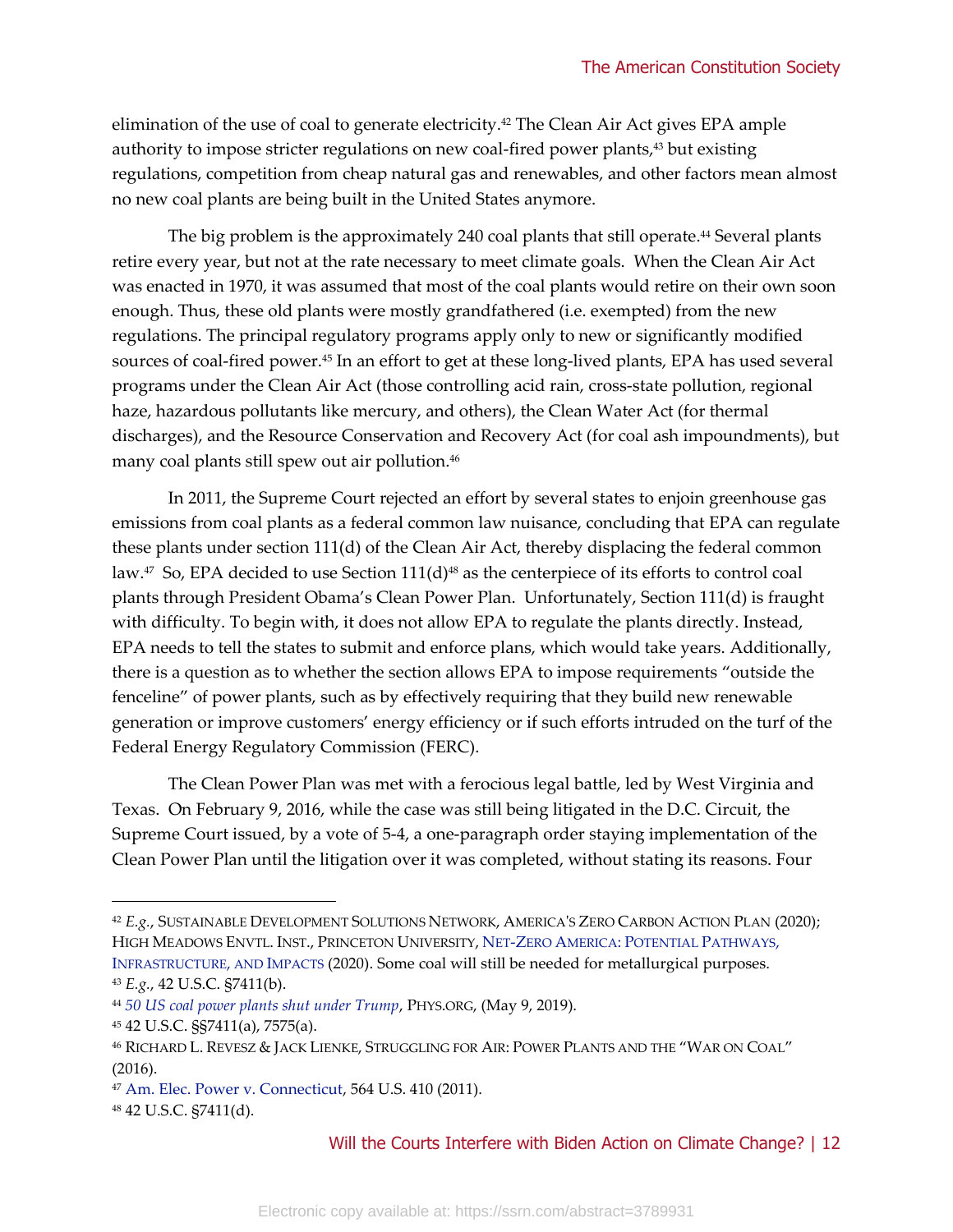days later, Justice Scalia died. Had the sequence been different, a 4-4 vote would have left standing the D.C. Circuit's denial of a stay. The Supreme Court's stay stunned just about everyone and profoundly demoralized the many EPA employees who had spent years developing the plan. The D.C. Circuit heard oral argument in the case in September 2016 but never issued a decision. Donald Trump promised during his presidential campaign to repeal the Clean Power Plan. His EPA fulfilled that promise and replaced the plan with a toothless new rule, which was struck down by the D.C. Circuit on January 19, 2021.<sup>49</sup>

The Supreme Court's stay was a bad omen for the future of the Clean Power Plan, and the presence of three new justices appointed by President Trump makes the outlook even bleaker for an effort by the Biden administration to restore the Clean Power Plan. As a result, few expect the Biden administration to do so. Rather, there will probably be an effort to modify it and also to use various other tools under the Clean Air Act and other laws to tackle the problem of emissions from old coal plants. For example, EPA could (1) increase costs for these plants by further controlling non-greenhouse gas emissions; (2) lower national ambient air quality standards for fine particulate matter and ozone; (3) impose stricter emissions controls on mercury (a natural contaminant in much coal); (4) require coal plants to meet the same emission standards as natural gas plants; and (5) strengthen measures against cross-state air pollution and regional haze. EPA might also pursue a modified approach to regulating greenhouse gas emissions from these plants, such as by imposing some form of requirements for carbon capture and sequestration.<sup>50</sup> Every one of these efforts would be litigated, and as shown above, today's Supreme Court may not be the friendliest of venues for environmental advocates.

Another potential tool the Biden administration might consider using is Section 115 of the Clean Air Act, <sup>51</sup> which EPA can invoke if air pollution from the U.S. is endangering public health or welfare in another country (which it is) and the impacted foreign country provides the United States with reciprocal rights. EPA can then require the states where the pollution originates to control those emissions.<sup>52</sup> The language in Section 115 is cleaner than that in Section 111(d) and it thus has fewer legal vulnerabilities, but the major questions doctrine and the nondelegation doctrine could still cause problems if EPA were to invoke it.

# C. Natural Gas

Carbon dioxide emissions from burning natural gas (not only in power plants but also in heating buildings and other energy uses) in the U.S. first exceeded those from coal plants

<sup>49</sup> [Am. Lung Assn. v. EPA](https://law.justia.com/cases/federal/appellate-courts/cadc/19-1140/19-1140-2021-01-19.html) , No. 19-1140 (D.C. Cir. January 19, 2021).

<sup>&</sup>lt;sup>50</sup> Carbon capture and sequestration is a set of technologies that can greatly reduce carbon dioxide emissions by capturing and transporting carbon dioxide and then injecting it into depleted oil wells or deep underground rock formations where it can be stored.

<sup>51</sup> 42 U.S.C. §7415.

<sup>52</sup> MICHAEL BURGER, ED., COMBATING CLIMATE CHANGE WITH SECTION 115 OF THE CLEAN AIR ACT: LAW AND POLICY RATIONALES (2020).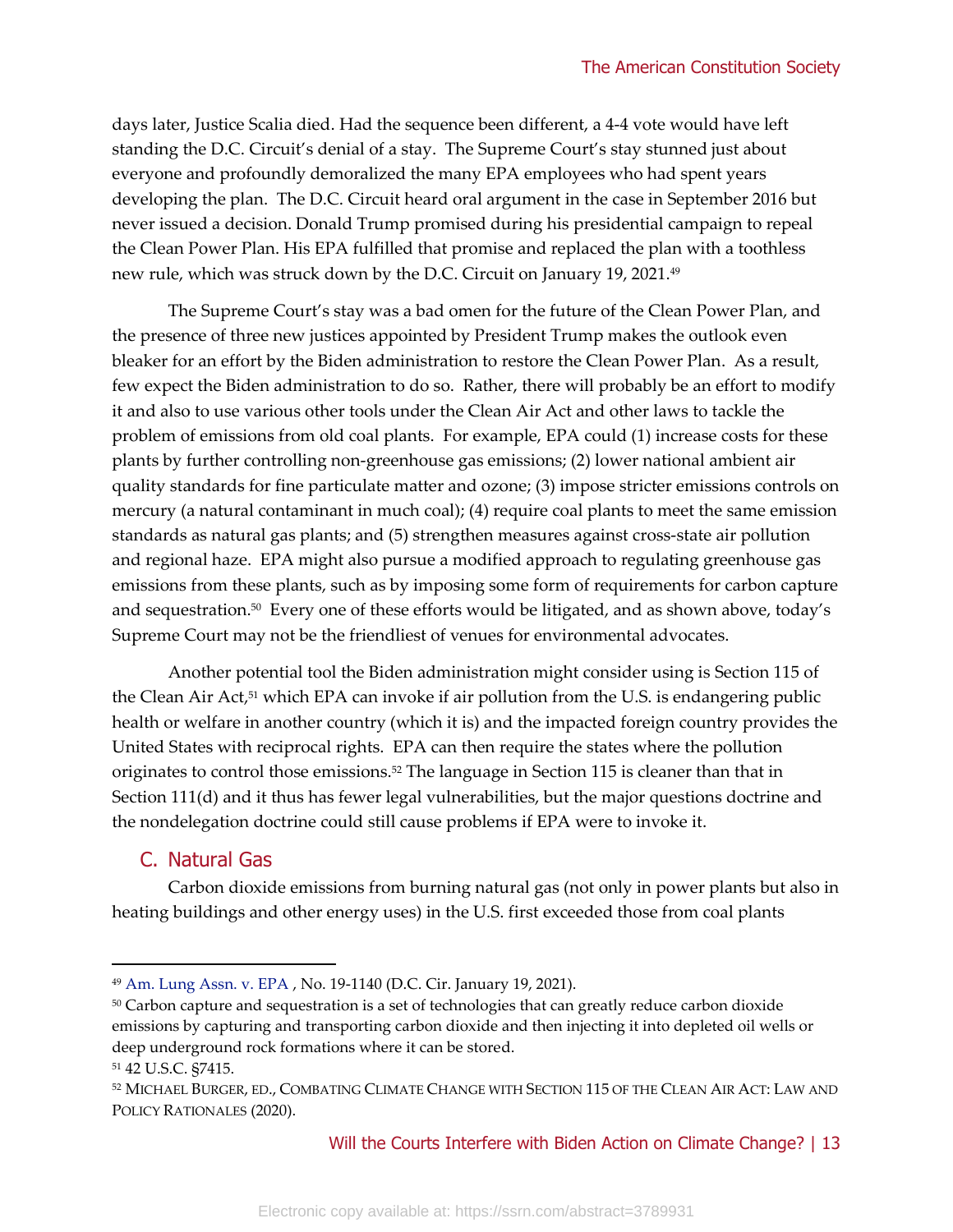around 2015,<sup>53</sup> and more natural gas infrastructure is being built every year. Natural gas was long regarded as a clean fuel, and its emissions of particulate matter and other conventional air pollutants are very low. The chief reason U.S. greenhouse gas emissions have been gradually declining for several years is that many coal plants have been replaced by natural gas plants. But natural gas is still a fossil fuel. When it is burned it generates carbon dioxide, and its chief component, methane, is an even more powerful greenhouse gas if released unburned, such as through leaks in pipes. It has become abundant and cheap because of hydraulic fracturing, but that has its own environmental problems. During his campaign, Biden repeatedly vowed not to ban fracking, <sup>54</sup> but meeting his clean electricity and net zero emissions targets will mean phasing out most natural gas as well as coal as sources of energy.<sup>55</sup>

Natural gas power plants continue to be built at a steady clip.<sup>56</sup> Most of the same Clean Air Act authorities that EPA could use to impede the building of new coal plants could also be used to control new natural gas plants. This would entail promulgating new regulations, perhaps requiring the use of carbon capture and sequestration technology, or co-firing the natural gas with hydrogen that was produced using renewable energy. Those regulations would face litigation about their economic and engineering feasibility, so EPA would be required to produce a solid record to withstand judicial review.

Leakage and flaring of methane during oil and gas production, and leakage of natural gas during production, processing, and distribution, are now known to be even greater problems than was thought just a few years ago. Nonetheless, the Trump administration revoked Obama-era regulations that curtailed these emissions. Those regulations need to be reinstated, strengthened, and expanded to cover existing as well as new facilities.

The Natural Gas Act gives FERC almost exclusive regulatory authority over interstate natural gas pipelines. FERC has been hospitable to pipeline expansion, even before Trump. President Biden should be able to attain a Democratic majority on FERC in mid-2021, although the exact timing depends on whether there are early retirements and the pace of Senate confirmations. At that point, perhaps FERC will cast a newly critical eye on new pipeline projects, as well as on liquefied natural gas (LNG) exports.

The continued construction of natural gas power plants, pipelines, and LNG export terminals creates expensive assets that will have to be stranded if we are to migrate away from this fossil fuel. It also strengthens the resolve of the powerful economic interests that will

<sup>53</sup> ENERGY INFO. ADMIN., ENERGY-RELATED CO2 E[MISSIONS FROM](https://www.eia.gov/todayinenergy/detail.php?id=27552) NATURAL GAS SURPASS COAL AS FUEL USE P[ATTERNS](https://www.eia.gov/todayinenergy/detail.php?id=27552) CHANGE (2016).

<sup>54</sup> An administration's ability to ban fracking is very limited because Congress has exempted it from the principal statute that would otherwise regulate it, the Safe Drinking Water Act. 42 U.S.C. § 300(h)(d)(1).

<sup>55</sup> Natural gas will continue to be needed as a feedstock for many petrochemical operations.

<sup>56</sup> Stephanie Tsao & Richard Martin, *[Overpowered: Why A US Gas-Building Spree Continues Despite](https://www.spglobal.com/marketintelligence/en/news-insights/latest-news-headlines/overpowered-why-a-us-gas-building-spree-continues-despite-electricity-glut-54188928)  [Electricity Glut](https://www.spglobal.com/marketintelligence/en/news-insights/latest-news-headlines/overpowered-why-a-us-gas-building-spree-continues-despite-electricity-glut-54188928)*, S&P GLOBAL (Dec. 2, 2019).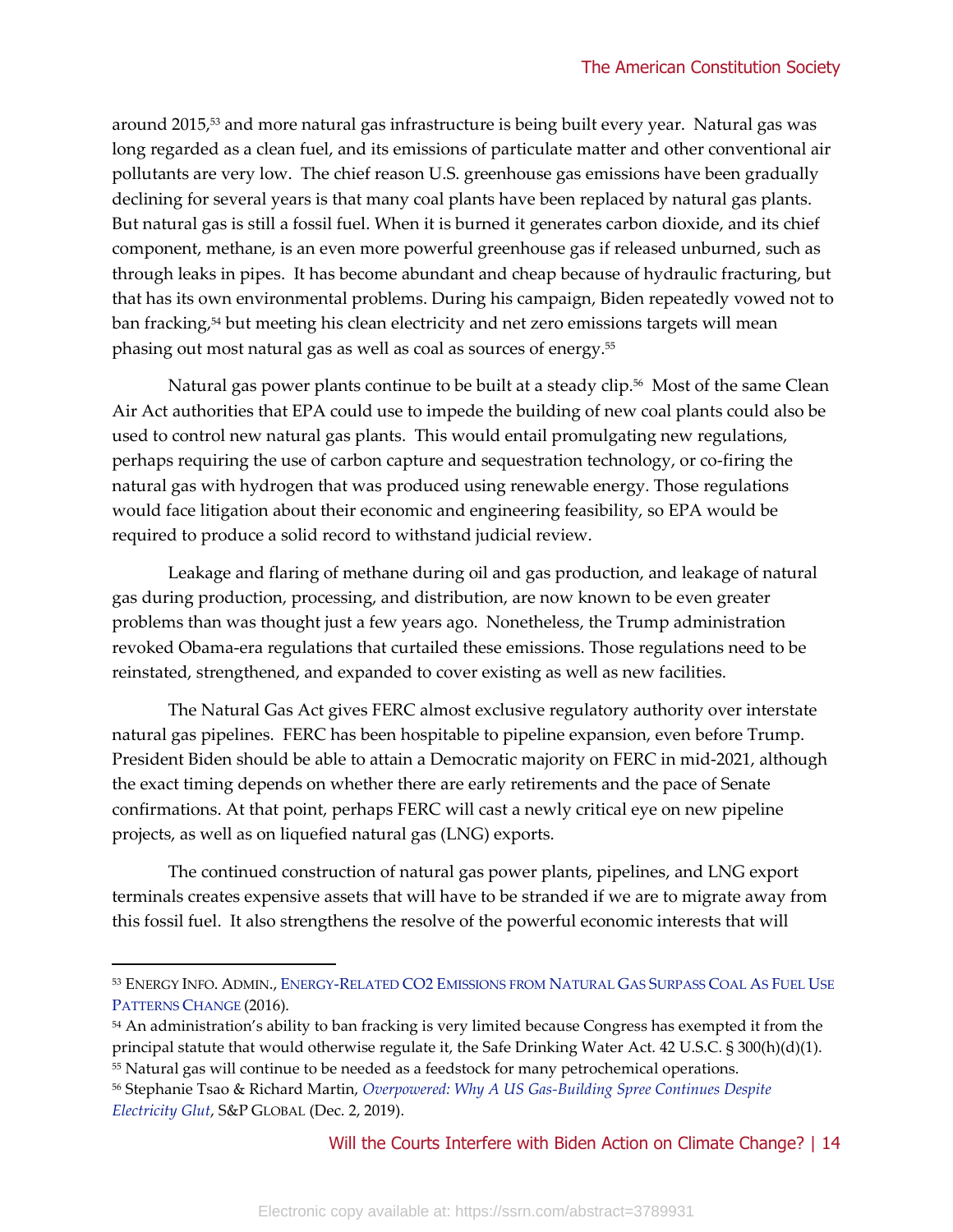oppose this migration. If EPA, FERC, and the Department of Energy (which also has a role in approving LNG exports) were to make full use of their existing statutory authorities to restrain the production and use of natural gas, the success of the inevitable litigation that would follow might be influenced by how the Supreme Court views the *Chevron* deference, major questions and nondelegation doctrines.

The Biden administration will also be able to limit natural gas development on public lands by reducing the amount of land offered for lease, restricting the issuance of drilling permits, or increasing royalty rates.

### D. Energy Efficiency and Buildings

Improving the efficiency of energy use is one of the most important tools for tackling climate change. A series of congressional actions starting with the Energy Policy and Conservation Act of 1975 and extending through the Consolidated Appropriations Act of 2021 have incrementally added to (and occasionally restricted) the authority of the Department of Energy to impose efficiency standards on appliances and industrial equipment. Many standards are now in place, but there is much more the Department could do with its existing statutory authority to adopt new standards and update and strengthen existing ones, and to improve the testing methods used to enforce compliance. These efforts would reduce energy use and greenhouse gas emissions and lower consumers' utility bills.<sup>57</sup>

Unsurprisingly, the pace of this work slowed to a crawl during the Trump administration. In October and November 2020, two lawsuits were filed – one by fourteen states, the other by six environmental groups – against the Department of Energy over violations of mandatory deadlines for energy efficiency standards for twenty-five consumer and commercial products.<sup>58</sup>

The governing statute requires the standards to "be designed to achieve the maximum improvement in energy efficiency … which the Secretary determines is technologically feasible and economically justified."<sup>59</sup> The courts have upheld the use of the social cost of carbon in making this determination. $\rm ^{60}$  This is another reason why the Trump administration's trivialization of the social cost of carbon needs to be undone. Appliance standards are complex and typically follow extended technical negotiations with the manufacturers, but where

<sup>59</sup> 42 U.S.C. §6295(o)(2).

<sup>57</sup> JOANNA MAUER & ANDREW DELASKI, APPLIANCE STANDARDS AWARENESS PROJECT, AM. COUNCIL FOR AN ENERGY EFFICIENT ECON., A POWERFUL PRIORITY: HOW APPLIANCE S[TANDARDS](https://www.aceee.org/sites/default/files/pdfs/a2001.pdf) CAN HELP MEET U.S. CLIMATE GOALS AND SAVE C[ONSUMERS](https://www.aceee.org/sites/default/files/pdfs/a2001.pdf) MONEY (2020); Kit Kennedy, *Lighting, Appliances, and Other Equipment*, *in* LEGAL PATHWAYS *supra* note 39 at 217-255.

<sup>58</sup> New York v. Brouillette, No. 20-cv-9362 (S.D.N.Y., filed Nov. 9, 2020); Natural Resources Defense Council v. Brouillette, No. 20-cv-9127 (S.D.N.Y., filed Oct. 30, 2020).

<sup>60</sup> [Zero Zone, Inc. v. U.S. Department of Energy,](https://casetext.com/case/zero-zone-inc-v-us-dept-of-energy-1) 832 F.3d 654 (7th Cir. 2016).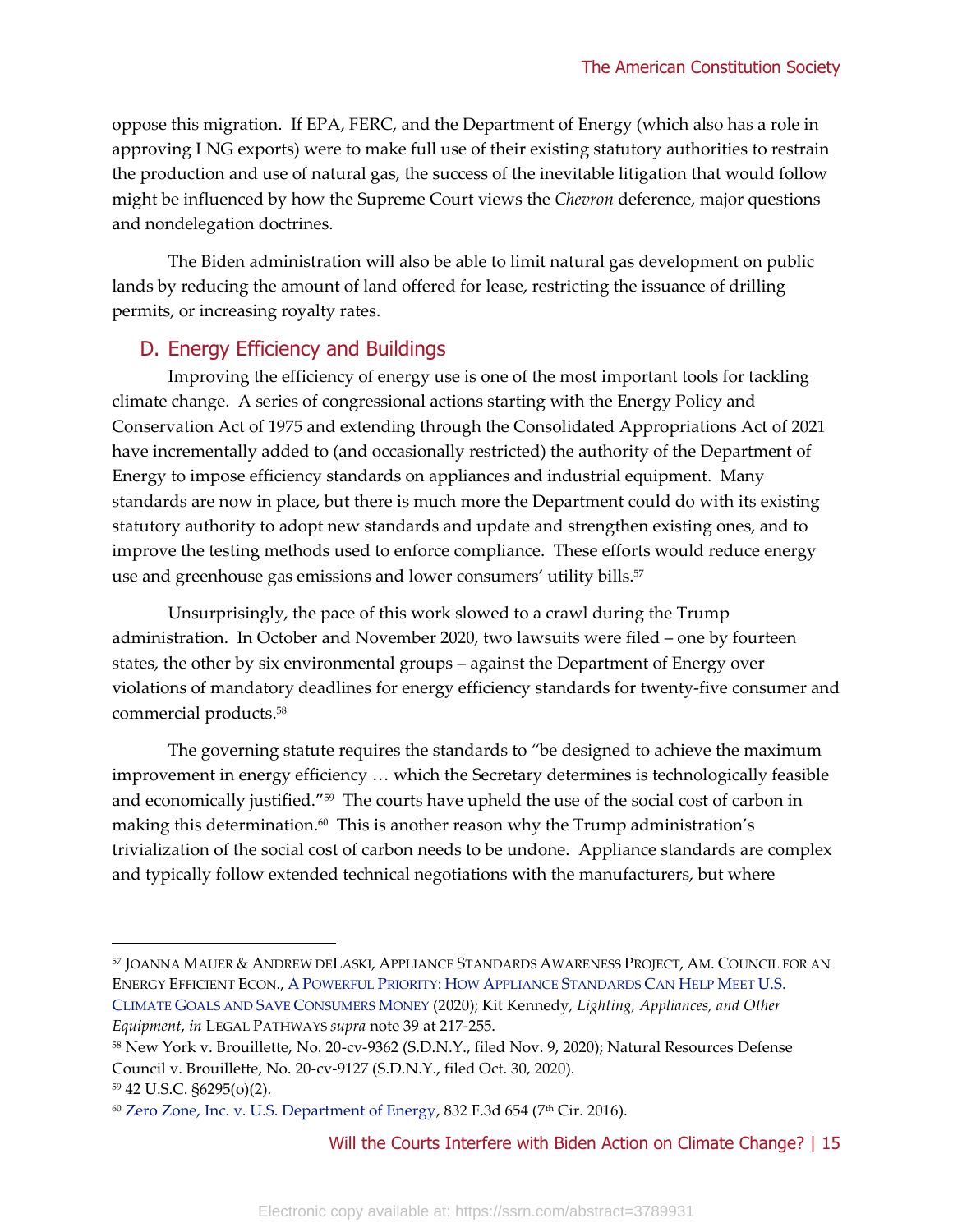disagreement remains and litigation ensues, the government needs a solid administrative record to prevail.

Residential and commercial buildings account for 28% of the energy consumed in the United States $^{\rm 61}$  and 27% of natural gas used. $^{\rm 62}$  Thus, reducing buildings' energy use is a key element in fighting climate change. The nonprofit sector has taken the lead here. The U.S. Green Building Council's Leadership in Energy and Environmental Design (LEED) voluntary standards have gained wide acceptance in the real estate market. The federal government has a limited role in the efficiency of buildings, except for its own. The federal government is the largest building owner in the United States and can mandate that its buildings comply with LEED or similar standards. Congress has encouraged energy conservation in federal buildings beginning in 1976, and continuing through the Energy Independence and Security Act of 2007.<sup>63</sup> However, President Trump revoked an executive order issued by President Obama setting targets for building energy intensity, water intensity, and greenhouse gas emissions, replacing it with something much vaguer.<sup>64</sup> Promptly after his inauguration, President Biden revoked this Trump action. 65 Beyond that, President Biden will have broad authority to require federal buildings to set a model for the nation, and also to ensure that the federal government procures only the cleanest vehicles and the most efficient appliances and other equipment, helping to boost the market for these products. The federal government annually purchases fifty-four terawatt hours of electricity, but only 10% of it comes from renewable sources.<sup>66</sup> This too is within the administration's control.

Existing buildings not owned by the federal government are a much harder nut to crack. Most of the buildings that will be standing in 2050 already exist today. Achieving net zero emissions will require retrofitting most of them to make them more efficient, to convert oil and natural gas heating and gas cooking to electricity, and to put solar panels on their roofs wherever possible. All of this is mostly a matter of building codes, which are set by state and local governments. These codes need to be revised to move in the direction of net zero emissions.

<sup>61</sup> *[Frequently Asked Questions: How Much Energy is Consumed in U.S. Buildings?](https://www.eia.gov/tools/faqs/faq.php?id=86&t=1)*, U.S. ENERGY INFORMATION ADMINISTRATION (June 15, 2020).

<sup>62</sup> *[Natural Gas Explained: Use of Natural Gas](https://www.eia.gov/energyexplained/natural-gas/use-of-natural-gas.php)*, U.S. ENERGY INFORMATION ADMINISTRATION (Nov. 30, 2020).

<sup>63</sup> James Charles Smith, *Existing Buildings*, *in* LEGAL PATHWAYS *supra* note 39 at 277-300.

<sup>64</sup> [Exec. Order No. 13834,](https://www.federalregister.gov/documents/2018/05/22/2018-11101/efficient-federal-operations) 83 Fed. Reg. 23771 (May 17, 2018), *replacing* [Exec. Order No. 13693,](https://www.federalregister.gov/documents/2015/03/25/2015-07016/planning-for-federal-sustainability-in-the-next-decade) 80 Fed. Reg. 15869 (Mar. 19, 2015); *See also* AMERICAN COUNCIL FOR AN ENERGY-EFFICIENT ECONOMY A B[UILDINGS](https://www.aceee.org/sites/default/files/pdfs/standards_for_federal_buildings.pdf)  EFFICIENCY AGENDA FOR 2021: S[TANDARDS FOR](https://www.aceee.org/sites/default/files/pdfs/standards_for_federal_buildings.pdf) FEDERAL BUILDINGS (November 2020).

<sup>65</sup> [Exec. Order No. 13990,](https://www.whitehouse.gov/briefing-room/presidential-actions/2021/01/20/executive-order-protecting-public-health-and-environment-and-restoring-science-to-tackle-climate-crisis/) 86 Fed. Reg. 737 (Jan. 20, 2021).

<sup>66</sup> OFFICE OF ENERGY EFFICIENCY & RENEWABLE ENERGY, FEDERAL AGENCY USE OF R[ENEWABLE](https://www.energy.gov/eere/femp/federal-agency-use-renewable-electric-energy) ELECTRIC E[NERGY](https://www.energy.gov/eere/femp/federal-agency-use-renewable-electric-energy).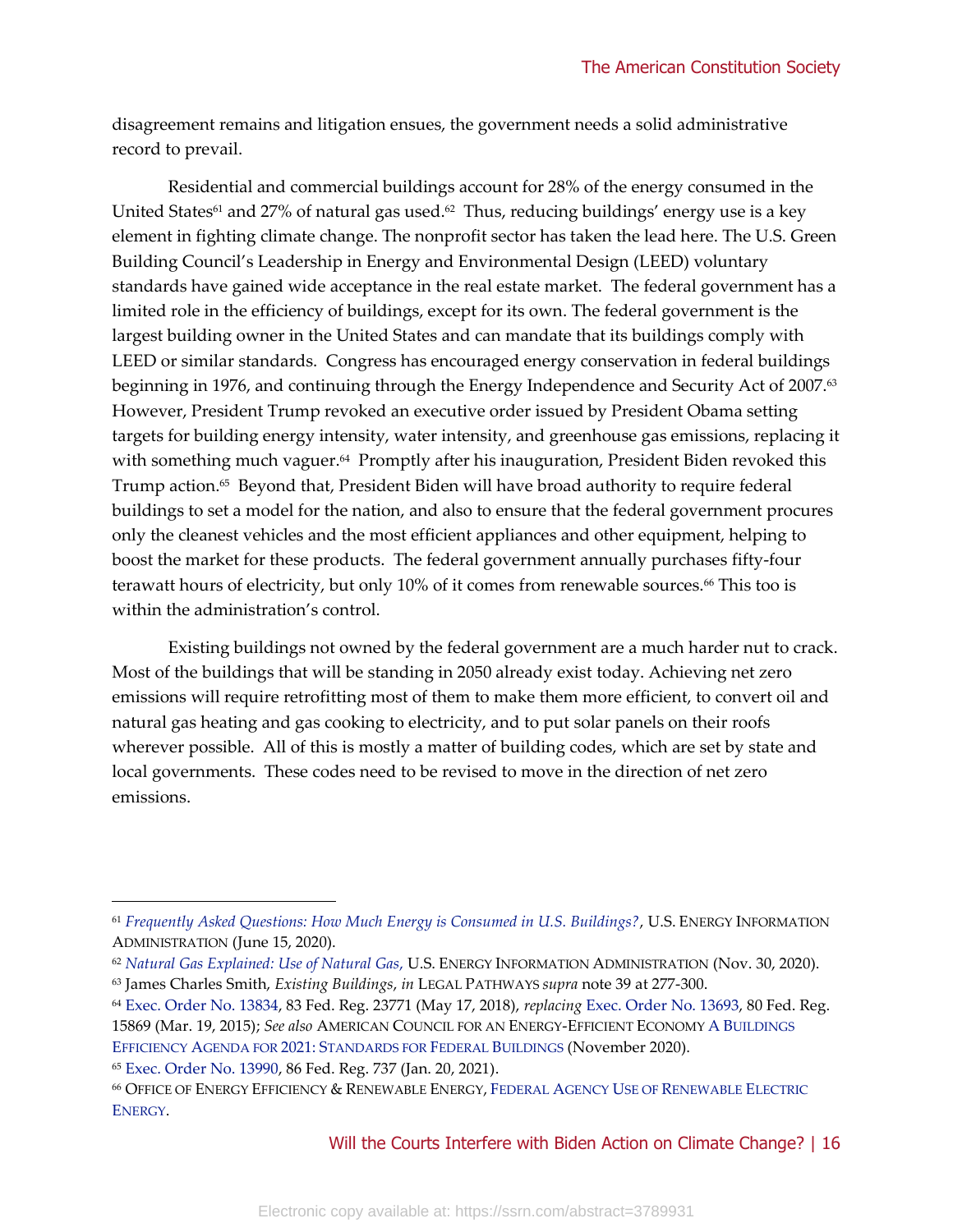The American Clean Energy and Security Act of 2009, also known as the Waxman-Markey bill, would have not only established a nationwide cap-and-trade program<sup>67</sup>, but also required a national energy efficiency code for buildings.<sup>68</sup> That bill died in the Senate, and there has been little discussion of a binding national code since then. If one were somehow enacted, serious legal questions would arise concerning how to enforce it. It is hard to imagine federal agents going into each town hall in the country to make sure that all building permit applications comply with the federal code. Moreover, even if they did, the federal government cannot tell local officials such as building inspectors what to do without risking a finding that their instructions violate the "anticommandeering" doctrine under the Tenth Amendment, which reserves to the states all powers not delegated to the federal government or prohibited to the states.<sup>69</sup> More plausible, if Congress were to appropriate the money, would be a program that provides states or cities that opted in with substantial financial assistance for building retrofits and inspections.

# E. Renewable Energy

Achieving President Biden's goal of zero carbon electricity by 2035 is a formidable task. It will require the retirement of all coal plants and just about all natural gas plants (except perhaps some that are held in reserve to meet peak demand or equipped with carbon capture and sequestration). The nation's fleet of nuclear plants is aging. Many will retire by 2035, and barring stunningly rapid development of new technologies, no new ones will be opened by then except for two now being built in Georgia. At the same time, the demand for electricity will soar, despite aggressive energy efficiency measures, due to the electrification of vehicles, building temperature systems, and some industrial uses.

Current renewable generation capacity in the U.S. is 1,100 gigawatts.<sup>70</sup> A 2020 study by the Zero Carbon Action Plan concluded that this will need to grow to 3,000 gigawatts by 2050.<sup>71</sup> That would entail adding an average of about 300 gigawatts a year, mostly from wind and solar  $-$  an order of magnitude greater than the current annual record.<sup>72</sup>

 $67$  Cap and trade programs are market-based approached to controlling pollution by providing economic incentives for reducing the emissions of pollutants.

<sup>68</sup> *See* Amit Talapatra, FED'N OF AM. SCIS., I[MPLEMENTING](https://fas.org/programs/energy/btech/about/Energy%20Efficient%20Building%20Codes%20in%20Waxman-Markey.pdf) ENERGY EFFICIENCY IN BUILDING CODES BASED ON THE AMERICAN CLEAN E[NERGY AND](https://fas.org/programs/energy/btech/about/Energy%20Efficient%20Building%20Codes%20in%20Waxman-Markey.pdf) SECURITY ACT OF 2009 (2009).

<sup>69</sup> [Murphy v. National Collegiate Athletic Ass'n](https://casetext.com/case/murphy-v-natl-collegiate-athletic-assn-1), 138 S. Ct. 1461 (2018).

<sup>70</sup> U.S. ENERGY INFORMATION ADMINISTRATION, ELECTRIC POWER MONTHLY, *[Table 6.1, Electric Generating](https://www.eia.gov/electricity/monthly/epm_table_grapher.php?t=table_6_01)  [Summer Capacity Changes](https://www.eia.gov/electricity/monthly/epm_table_grapher.php?t=table_6_01)*.

<sup>71</sup> SUSTAINABLE DEVELOPMENT SOLUTIONS NETWORK, ZERO CARBON CONSORTIUM, A[MERICA](https://www.unsdsn.org/Zero-Carbon-Action-Plan)'S ZERO CARBON A[CTION](https://www.unsdsn.org/Zero-Carbon-Action-Plan) PLAN 33 (2020). A good-sized nuclear power plant has a capacity of about one gigawatt. <sup>72</sup> *Id.*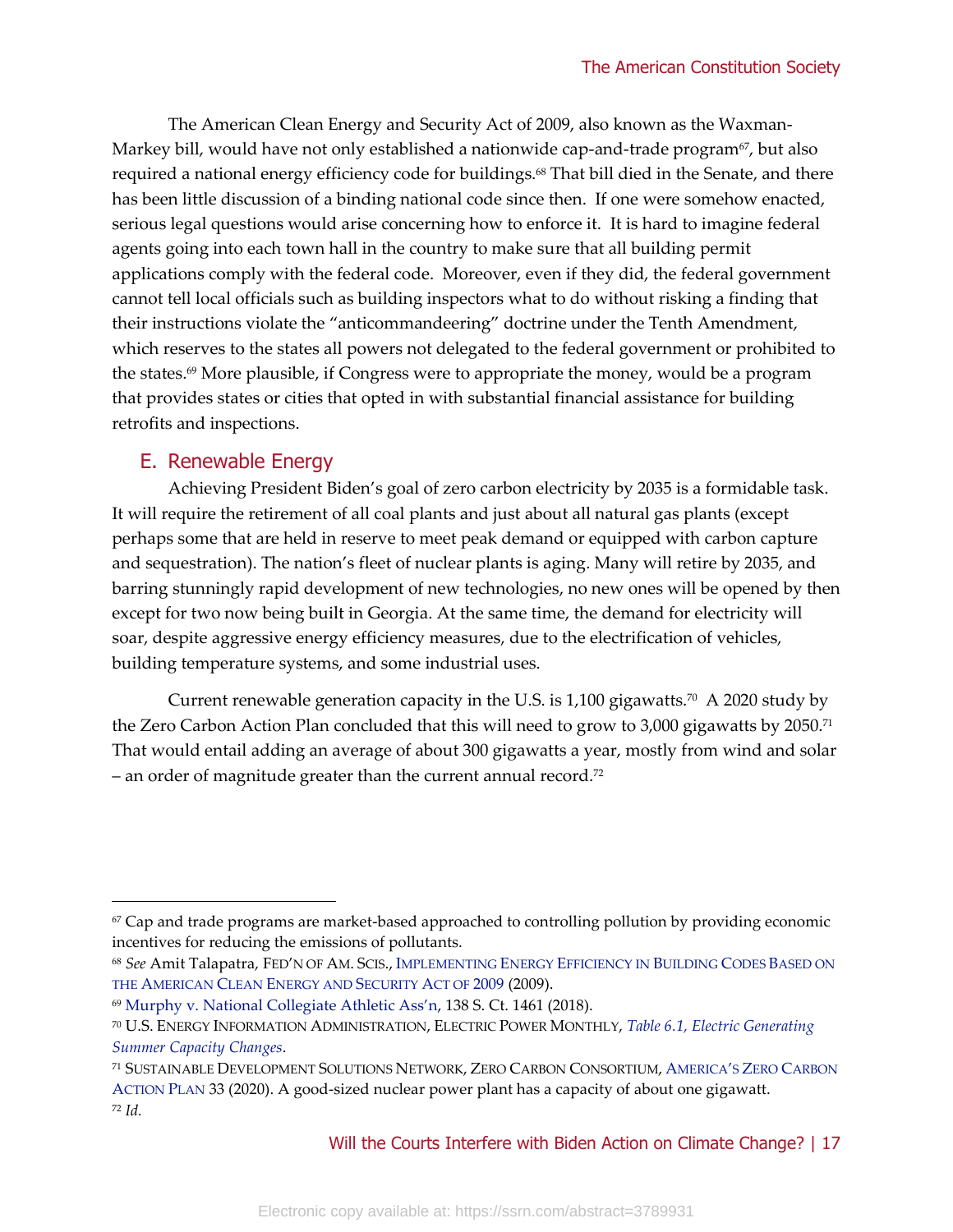Federal lands and waters have immense potential for hosting many of these facilities, especially in the western states and off the coasts.<sup>73</sup> Most of the land is administered by the Bureau of Land Management (BLM). BLM can speed up the leasing of this land for renewables and charge lower rents, while also slowing down leasing for coal, oil, and natural gas extraction. The development of renewable energy facilities on federal lands is often delayed by the worthwhile but often protracted environmental assessment processes under the National Environmental Policy Act (NEPA) and the Endangered Species Act (ESA). Rather than conducting separate reviews for each project, these processes can be sped up by undertaking regional environmental and species studies, which allows individual projects in the covered region to be approved much more quickly. The Obama administration did this successfully with the Western Solar Plan, an initiative that identified nineteen zones suitable for solar farms across 285,000 acres in six states.<sup>74</sup> This is one area where the Supreme Court is likely to be receptive to the Biden administration's probable position with respect to regulatory flexibility in using NEPA and the ESA. The federal government almost never loses NEPA cases there.<sup>75</sup> The Court issued some decisions in the 1970s and 1980s treating the ESA expansively,<sup>76</sup> but the Court's more recent decisions under the ESA read the statute narrowly.<sup>77</sup>

Offshore areas are controlled by the Bureau of Ocean Energy Management (BOEM). Under President Trump, who was hostile to wind energy,<sup>78</sup> BOEM moved very slowly to approve some offshore wind projects. This can be accelerated, and BOEM should also open up more offshore areas for renewables leasing.

During the Trump administration, FERC took several actions that favored fossil fuel generation over renewables. Among them were orders requiring certain wholesale electricity market operators to, in effect, require renewable energy companies to bid at auctions at artificially high prices, allowing fossil fuel generators to outbid them. FERC has changed the rules under the Public Utility Regulatory Practices Act in a way that harms distributed renewable energy resources, and the Commission has approved natural gas infrastructure

 $73$  Though subject to environmental controversy, there is also considerable untapped potential for geothermal energy and for hydropower from existing dams in the United States, and for importing hydropower from Canada.

<sup>74</sup> Michael B. Gerrard*, [Legal Pathways for a Massive Increase in Utility-Scale Renewable Generation Capacity](https://climate.law.columbia.edu/sites/default/files/content/pics/homePage/Legal-Pathways-for-a-Massive-Increase-in-Utility-Scale-Renewable-Generation-Capacity.pdf)*, 47 ENVTL. L. REP. 10591 (2017).

<sup>75</sup> Richard Lazarus, *[The National Environmental Policy Act in the U.S. Supreme Court: A Reappraisal and a Peek](http://edwardwimberley.com/courses/EnviroPol/lazarus.pdf)  [Behind the Curtains](http://edwardwimberley.com/courses/EnviroPol/lazarus.pdf)*, 100 GEO. L.J. 1507 (2012).

<sup>76</sup> [Tennessee Valley Authority v. Hill,](https://supreme.justia.com/cases/federal/us/437/153/) 437 U.S. 153, 156 (1978)[; Babbitt v. Sweet Home Chapter of Cmties.](https://supreme.justia.com/cases/federal/us/515/687/)  [for a Greater Ore.,](https://supreme.justia.com/cases/federal/us/515/687/) 515 U.S. 687 (1985).

<sup>77</sup> [Weyerhaeuser Co. v. U.S. Fish and Wildlife Serv.,](https://www.leagle.com/decision/insco20181127e65) 139 S. Ct. 361 (2018)[; Winter v. Nat. Res. Def. Council,](https://supreme.justia.com/cases/federal/us/555/7/)  555 U.S. 7 (2008); [Nat'l Assoc. of Home Builders v. Defs. of Wildlife](https://supreme.justia.com/cases/federal/us/551/644/), 551 U.S. 644 (2007)

<sup>78</sup> Sophie Lewis, *[Trump Claims Wind Energy "Kills All the Birds." Cats and Windows Are Actually Much More](https://www.cbsnews.com/news/donald-trump-wind-energy-kills-birds-presidential-debate-joe-biden/)  [to Blame](https://www.cbsnews.com/news/donald-trump-wind-energy-kills-birds-presidential-debate-joe-biden/)*, CBS NEWS (Oct. 23, 2020).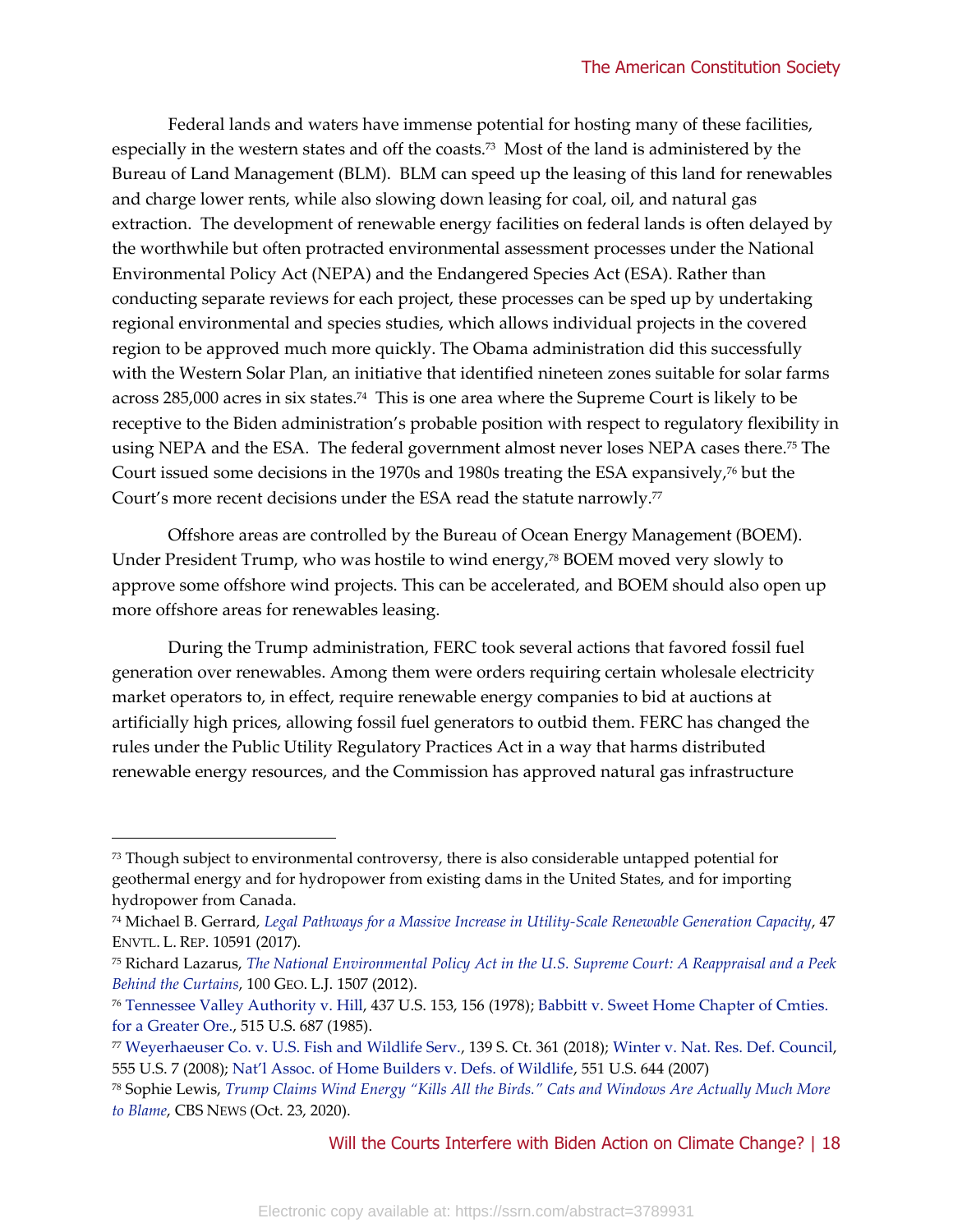without considering its climate impacts. FERC might start moving in the opposite direction once President Biden secures a Democratic majority.

FERC could also reiterate that it will approve carbon pricing in the wholesale electricity markets if proposed by regional market operators. FERC could give clearer guidance to these operators to encourage distributed energy resources, energy storage, and demand response, which, for example, allows utilities to raise the settings on air conditioners and reduce power to certain appliances in participating households during peak demand. The Supreme Court's most recent rulings concerning the two principal statutes that FERC administers – the Federal Power Act and the Natural Gas Act – have seemed to confer flexibility in their application rather than the traditionally rigid separation of authority between the federal and state governments.<sup>79</sup>

# IV. Conclusion

Unless Congress adopts major new climate legislation, the Biden administration will need to use existing statutes to carry out its climate pledges. These statutes amount to a very large toolbox – even larger when the states use their own laws to pursue the same goals. Using some of these tools could be made more difficult by the 6-3 conservative majority on the Supreme Court. These legal risks can be reduced, but not eliminated, if federal agencies scrupulously follow the applicable administrative procedures, develop solid factual records, and clearly explain why they are revoking the damaging decisions of the Trump administration and moving forward to fight climate change.

<sup>79</sup> [FERC v. Energy Power](https://casetext.com/case/fed-energy-regulatory-commn-v-elec-power-supply-assn) Supply Association, 136 S. Ct. 760 (2016); [Hughes v. Talen Energy Mktg.,](https://www.leagle.com/decision/insco20160419f18) 136 S. Ct. 1288 (2016); [Oneok, Inc. v. Learjet, Inc.,](https://supreme.justia.com/cases/federal/us/575/13-271/) 575 U.S. 373 (2015).